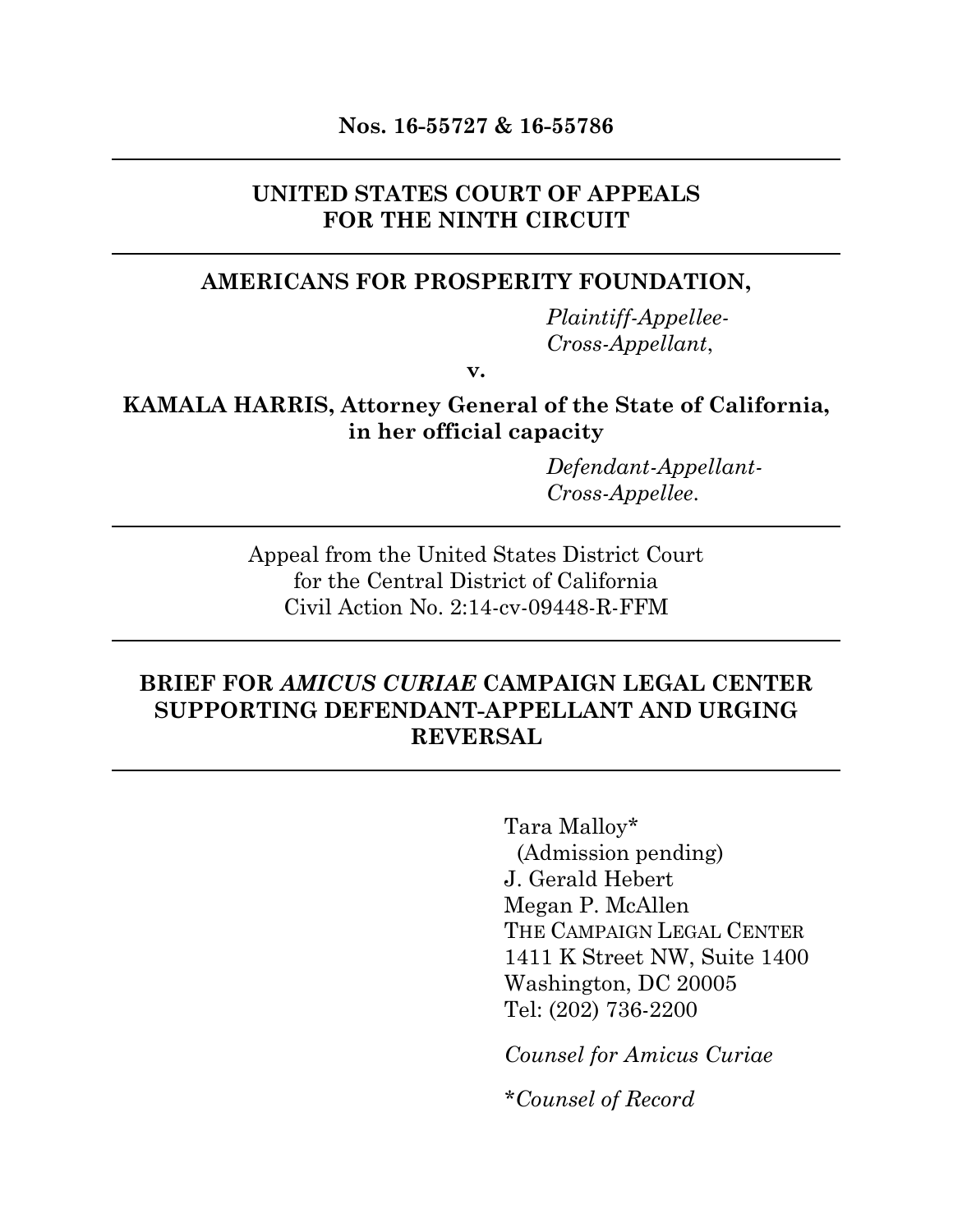# **CORPORATE DISCLOSURE STATEMENT**

The Campaign Legal Center is a non-profit organization organized under Section 501(c)(3) of the Internal Revenue Code. The Campaign Legal Center neither has a parent corporation nor issues stock. There are no publicly held corporations that own ten percent or more of the stock of The Campaign Legal Center.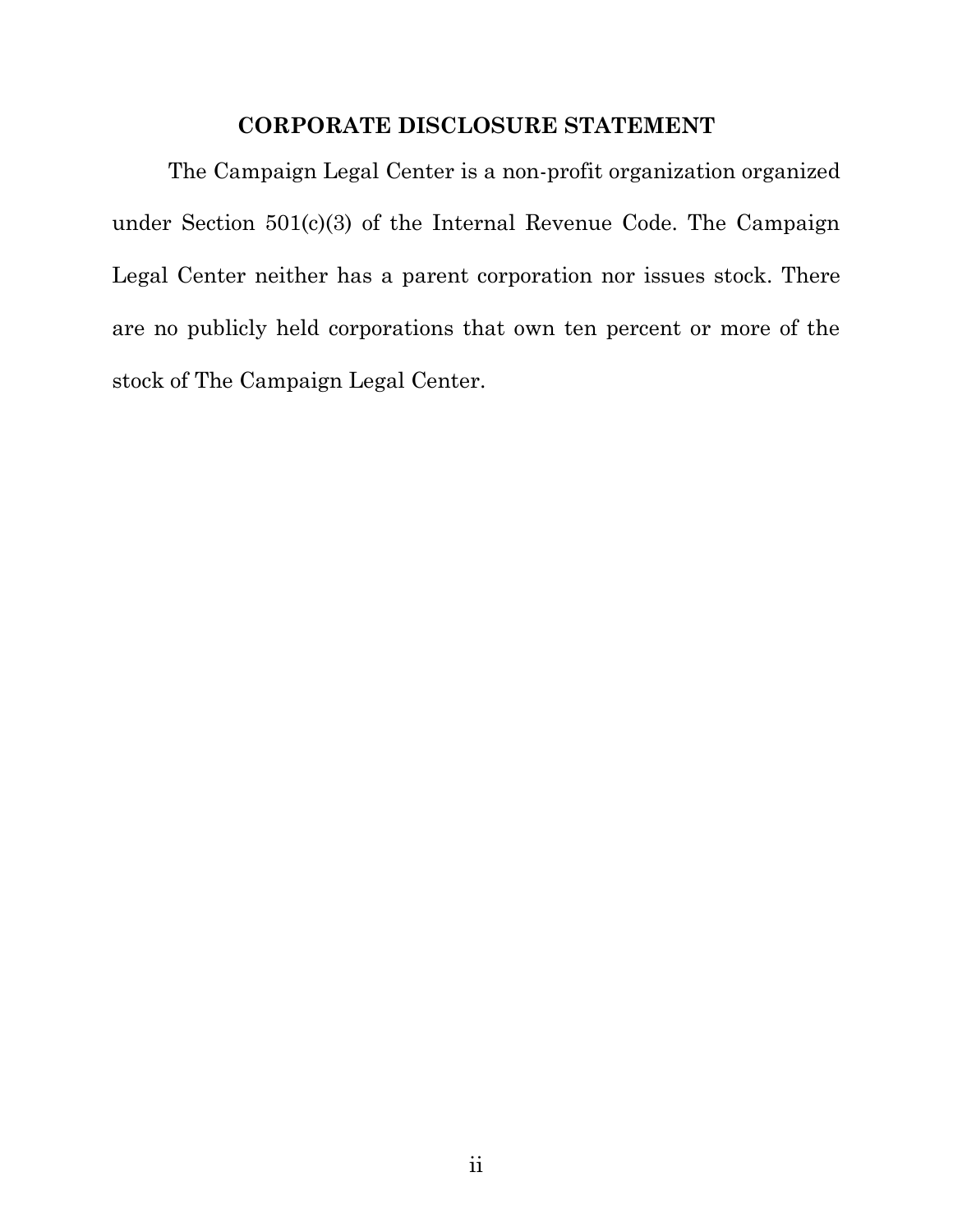# **TABLE OF CONTENTS**

| Ι.   | AFPF Has Demonstrated No Burden on Its First<br>Amendment Rights Sufficient to Justify the District |                                                                                                                                                                          |
|------|-----------------------------------------------------------------------------------------------------|--------------------------------------------------------------------------------------------------------------------------------------------------------------------------|
| П.   |                                                                                                     | AFPF Does Not Qualify for an As-Applied Exemption                                                                                                                        |
|      | A.                                                                                                  | The "harassment" exemption was designed to<br>protect vulnerable and pervasively abused minority<br>groups, not politically powerful and wealthy donors                  |
|      | <b>B.</b>                                                                                           | The district court erroneously accepted "unfounded"<br>speculation" with no connection to the Schedule B<br>requirement as proof that AFPF will be exposed to            |
|      | $\mathbf{C}$ .                                                                                      | Public criticism is not "harassment," and peaceful                                                                                                                       |
|      | D.                                                                                                  | There is no evidence of government hostility or<br>animus directed at AFPF that would warrant its<br>28                                                                  |
| III. |                                                                                                     | The District Court's Broad Interpretation of the<br>Harassment Exemption Threatens Proper Oversight of<br>State Programs, as Well as Political Disclosure Measures<br>30 |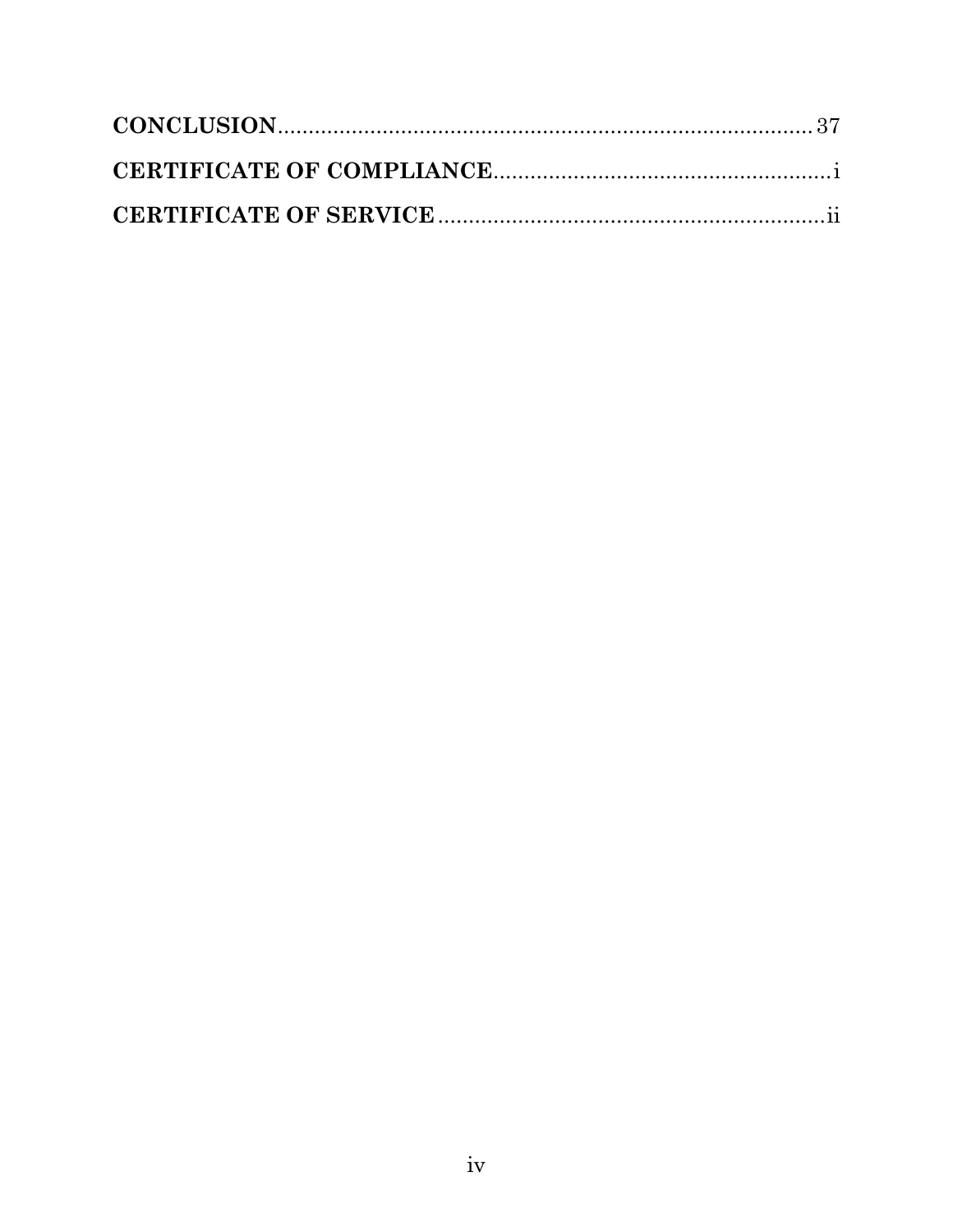# **TABLE OF AUTHORITIES**

| Cases:                                                                                                                       | Page |
|------------------------------------------------------------------------------------------------------------------------------|------|
| Americans for Prosperity Found. v. Harris, 809 F.3d 536 (2015)                                                               |      |
| Brown v. Socialist Workers '74 Campaign Comm. (Ohio), 459                                                                    |      |
|                                                                                                                              |      |
| Chula Vista Citizens for Jobs & Fair Competition v. Norris, 782                                                              |      |
|                                                                                                                              |      |
| Citizens United v. Schneiderman, 115 F. Supp. 3d 457                                                                         |      |
| Citizens United v. Schneiderman, No. 14-cv-3703 (SHS), 2016<br>WL 4521627 (S.D.N.Y. Aug. 29, 2016), appeal docketed, No.     |      |
| Ctr. for Competitive Politics v. Harris, 784 F.3d 1307 (9th Cir.)                                                            |      |
|                                                                                                                              |      |
| FEC v. Hall-Tyner Election Campaign Committee, 678 F.2d 416                                                                  |      |
| $John\; Doe\; No.\;1\;v.\; Reed,\,561\; U.S.\;186\; (2010)passim$                                                            |      |
| Many Cultures, One Message v. Clements, 830 F. Supp. 2d 1111<br>(W.D. Wash. 2011), aff'd in part, vacated in part, remanded, |      |
| <i>McConnell v. FEC</i> , 251 F. Supp. 2d 176 (D.D.C. 2003) (three-                                                          |      |
|                                                                                                                              |      |
| NAACP v. Alabama ex rel. Patterson, 357 U.S. 449 (1958) 14, 17                                                               |      |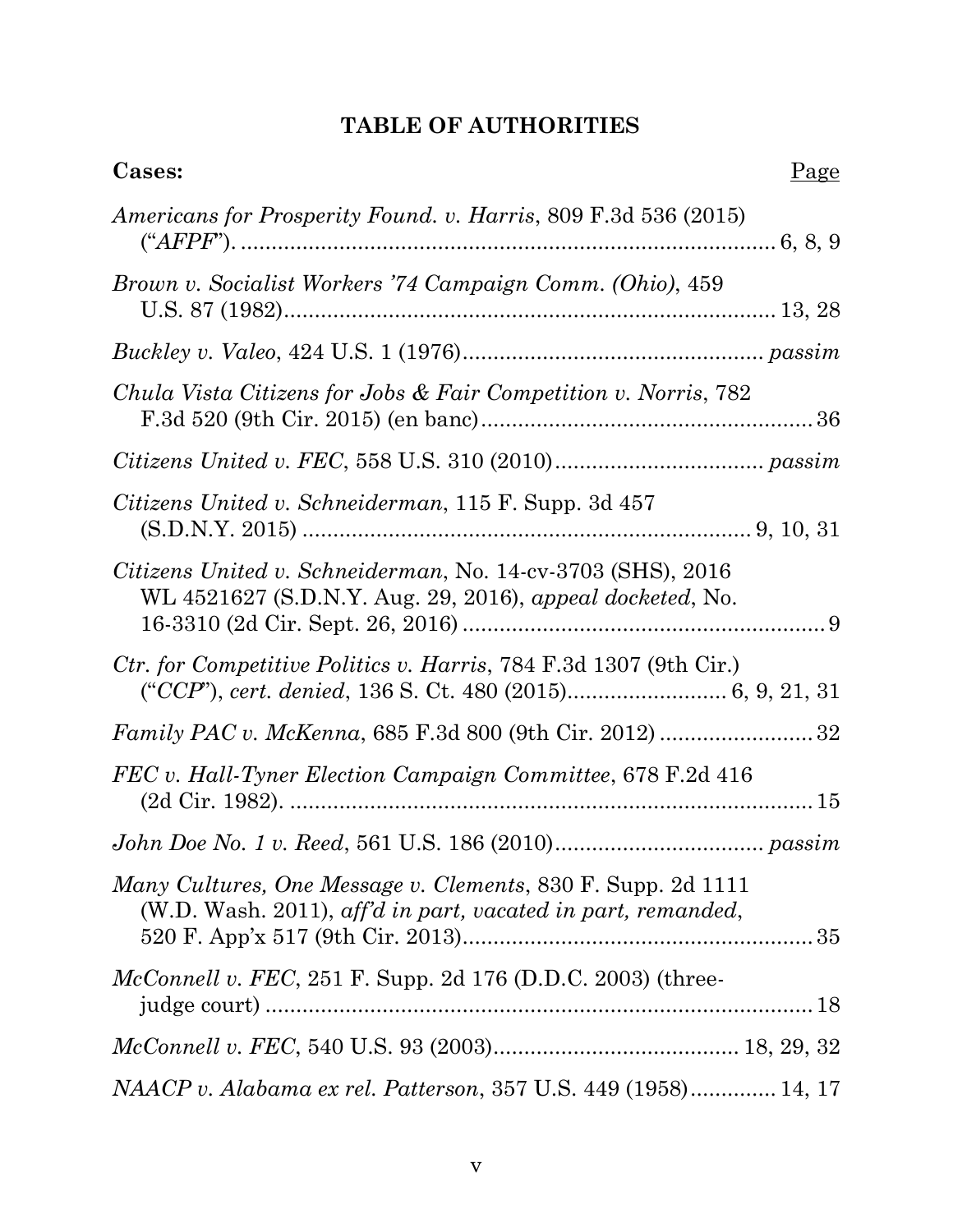| ProtectMarriage.com v. Bowen, 830 F. Supp. 2d 914 (E.D. Cal.                                                                                                                 |  |
|------------------------------------------------------------------------------------------------------------------------------------------------------------------------------|--|
| <i>Protectmarriage.com-Yes on 8 v. Bowen, 752 F.3d 827 (9th Cir.</i>                                                                                                         |  |
| Regan v. Taxation With Representation of Wash., 461 U.S. 540                                                                                                                 |  |
| Vill. of Schaumburg v. Citizens for a Better Env't, 444 U.S. 620,                                                                                                            |  |
| <b>Statutes, Regulations and Legislative Materials:</b>                                                                                                                      |  |
|                                                                                                                                                                              |  |
|                                                                                                                                                                              |  |
|                                                                                                                                                                              |  |
|                                                                                                                                                                              |  |
|                                                                                                                                                                              |  |
|                                                                                                                                                                              |  |
| <b>Miscellaneous Authorities:</b>                                                                                                                                            |  |
| Josh Berry, Petition Canvassers Harassed by Homeowners,<br><i>Police</i> , NBC 4 KARK (Mar. 26, 2014), http://www.<br>arkansasmatters.com/news/ar-local/petition-canvassers- |  |
| Brief for Petitioner, NAACP v. Alabama, 357 U.S. 449 (1958),                                                                                                                 |  |
| Maeve Duggan, <i>Online Harassment</i> , Pew Research Center (Oct.<br>$22, 2014$ ), http://www.pewinternet.org/2014/10/22/online-                                            |  |
|                                                                                                                                                                              |  |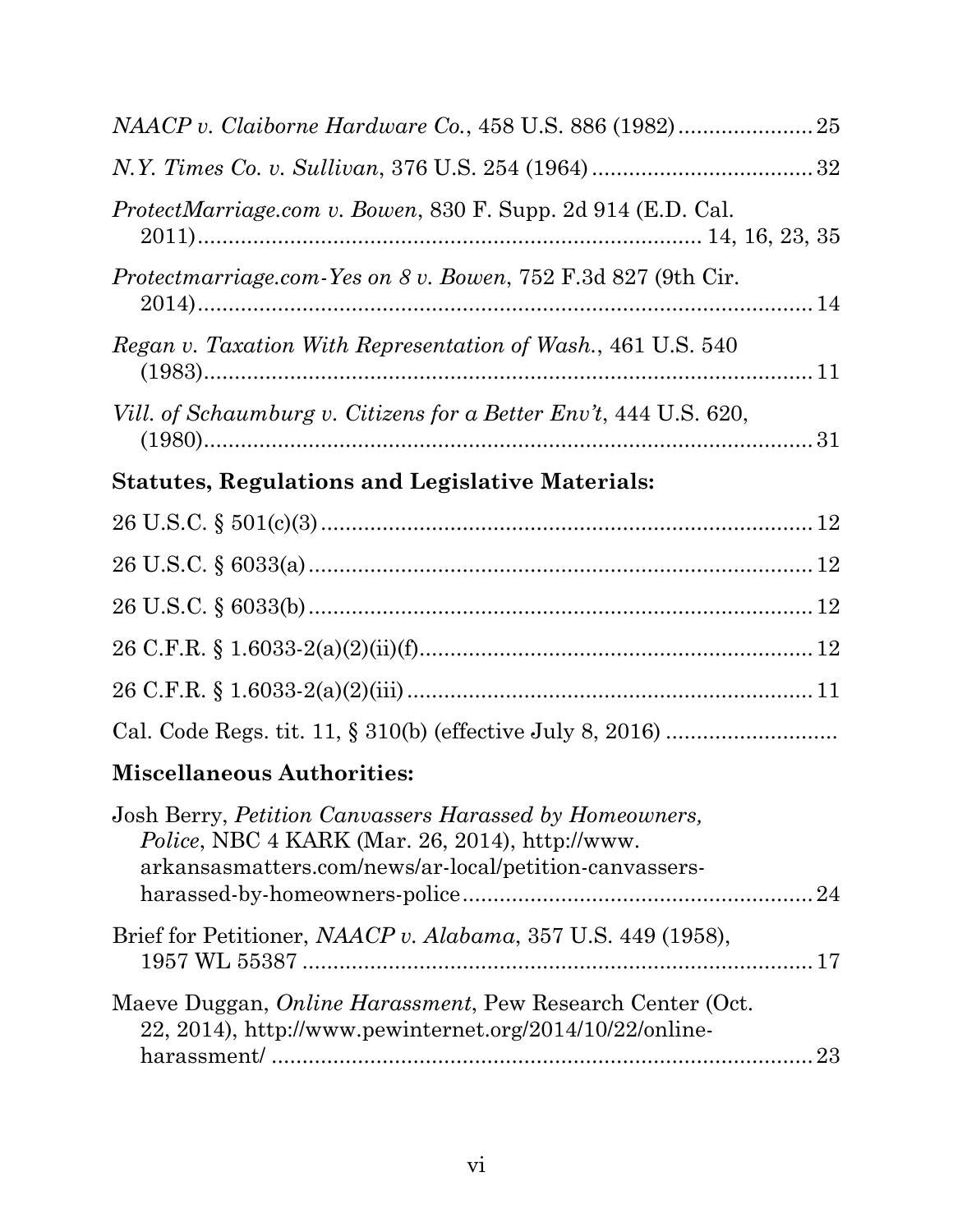| Angela K. Evans, <i>Initiatives canvassers report harassment</i> ,<br>Boulder Weekly (Jul. 28, 2016), http://www.boulderweekly.<br>com/news/initiatives-canvassers-report-harassment/24                                                                                                                         |    |
|-----------------------------------------------------------------------------------------------------------------------------------------------------------------------------------------------------------------------------------------------------------------------------------------------------------------|----|
| Matea Gold, In N.C., conservative donor Art Pope sits at heart of<br><i>government he helped transform,</i> Wash. Post, July 19, 2014,<br>https://www.washingtonpost.com/politics/in-nc-conservative-<br>donor-art-pope-sits-at-heart-of-government-he-helped-<br>transform/2014/07/19/eece18ec-0d22-11e4-b8e5- |    |
| Brooke Harrington, <i>Capital without Borders: Wealth Managers</i>                                                                                                                                                                                                                                              | 22 |
| Jane Mayer, State for Sale, The New Yorker (Oct. 10, 2011),<br>http://www.newyorker.com/magazine/2011/10/10/state-for-                                                                                                                                                                                          |    |
| Nat'l Ctr. for Charitable Statistics, <i>Quick Facts About</i><br><i>Nonprofits</i> , http://nccs.urban.org/statistics/quickfacts.cfm  12                                                                                                                                                                       |    |
| Steven Perlberg, Breitbart Takes Aim at Kellogg in Ad Dispute,<br>Wall St. Journal (Dec. 1, 2016), http://www.wsj.com/<br>articles/breitbart-takes-aim-at-kellogg-in-ad-dispute-                                                                                                                                | 26 |
| Katia Savchuk, <i>Billionaire Tom Steyer on Money in Politics</i> ,<br><i>Spending \$74M on the Election, Forbes (Nov. 3, 2014), http://</i><br>www.forbes.com/sites/katiasavchuk/2014/11/03/billionaire-<br>tom-steyer-on-money-in-politics-spending-74-m-on-the-                                              |    |
| Felicia Sonmez, Who Is "Americans for Prosperity?," Wash. Post<br>(Aug. 26, 2010), http://voices.washingtonpost.com/thefix/                                                                                                                                                                                     |    |
| Kenneth P. Vogel, Secret Koch Memo Outlines Plans for 2016,<br>Politico (Apr. 23, 2015), http://www.politico.com/story/2015/                                                                                                                                                                                    |    |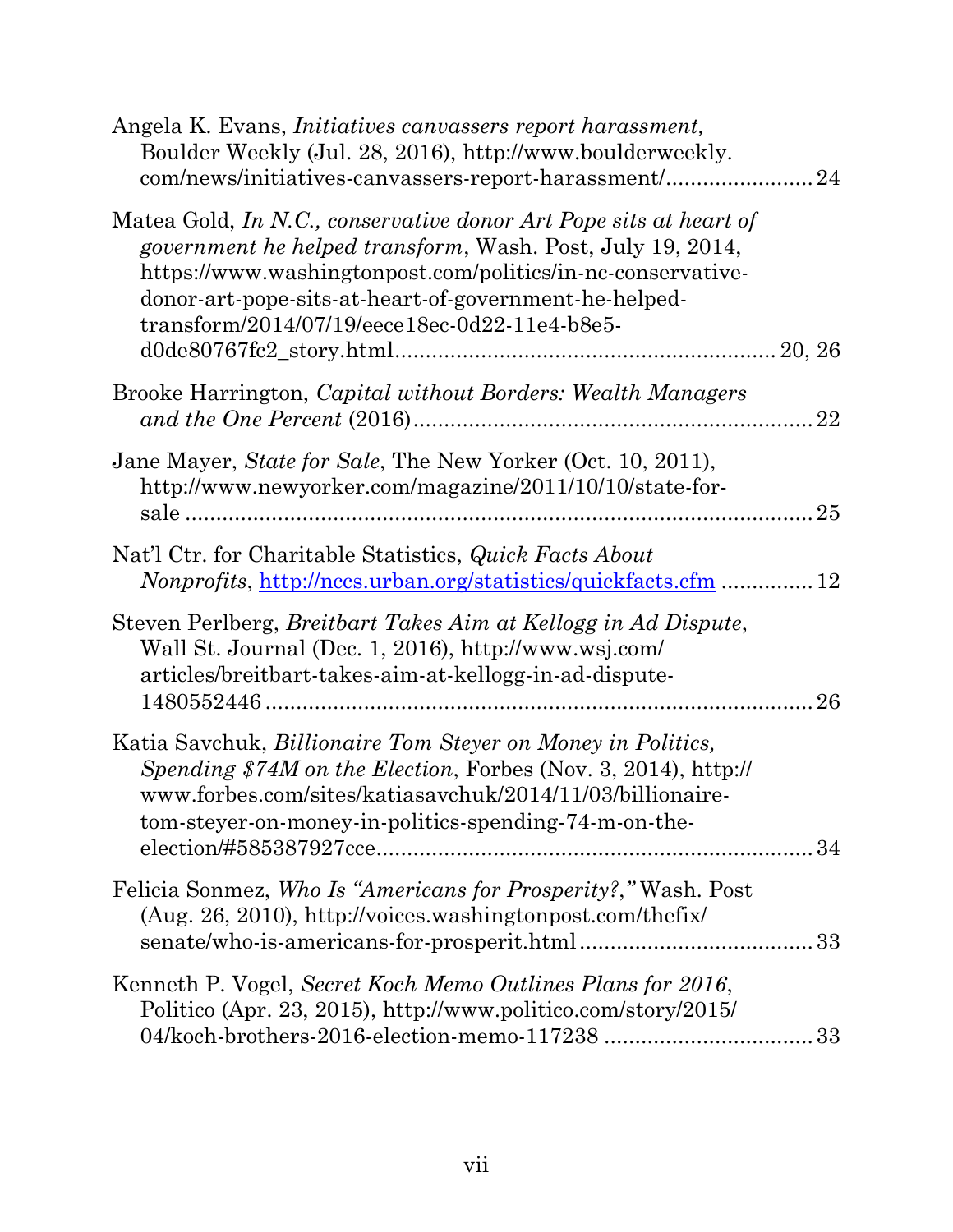| Kenneth P. Vogel & Eliana Johnson, Trump's Koch                        |  |
|------------------------------------------------------------------------|--|
| <i>administration</i> , Politico (Nov. 28, 2016), http://www.politico. |  |
|                                                                        |  |

Jessica Yellin, *Karl Rove, American Crossroads and the Super PAC Democrats Love to Hate*, CNN (Jan. 24, 2012), http:// www.cnn.com/2012/01/23/politics/rove-super-pac/index.html...........34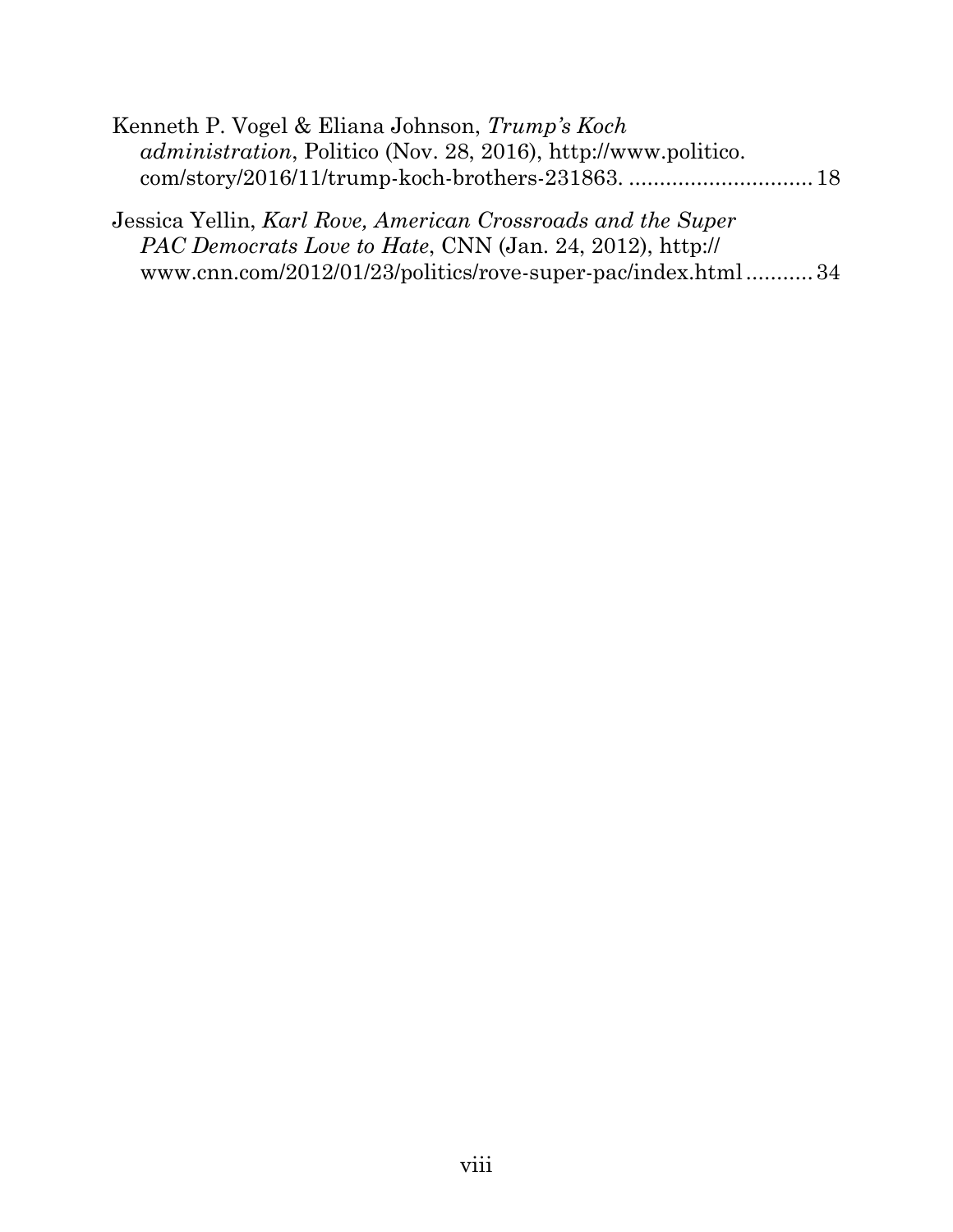#### **STATEMENT OF INTEREST<sup>1</sup>**

*Amicus curiae* Campaign Legal Center is a nonprofit, nonpartisan organization that represents the public interest in administrative and legal proceedings to promote the enforcement of political disclosure, campaign finance and election laws. *Amicus* submits this brief because it is concerned that a decision by this Court to affirm the district court would run counter to longstanding precedent and undermine the operation of disclosure laws across the nation.

#### **SUMMARY OF ARGUMENT**

Americans for Prosperity Foundation ("AFPF") has sought and received the benefit of tax-exempt status from the State of California. Yet it will not submit the list of its largest donors to the Attorney General, as required by state law to effectuate the state's legitimate interests in preventing fraud and ensuring proper oversight of public charities operating in California. AFPF attempts to justify its actions by pointing to the First Amendment, and by pleading fears of future harassment. But the district court's ruling in favor of AFPF conflates

<sup>&</sup>lt;sup>1</sup> Appellant and Appellee have consented to the filing of this brief. No party's counsel or other person authored this brief, in whole or in part, or contributed money to fund its preparation or submission.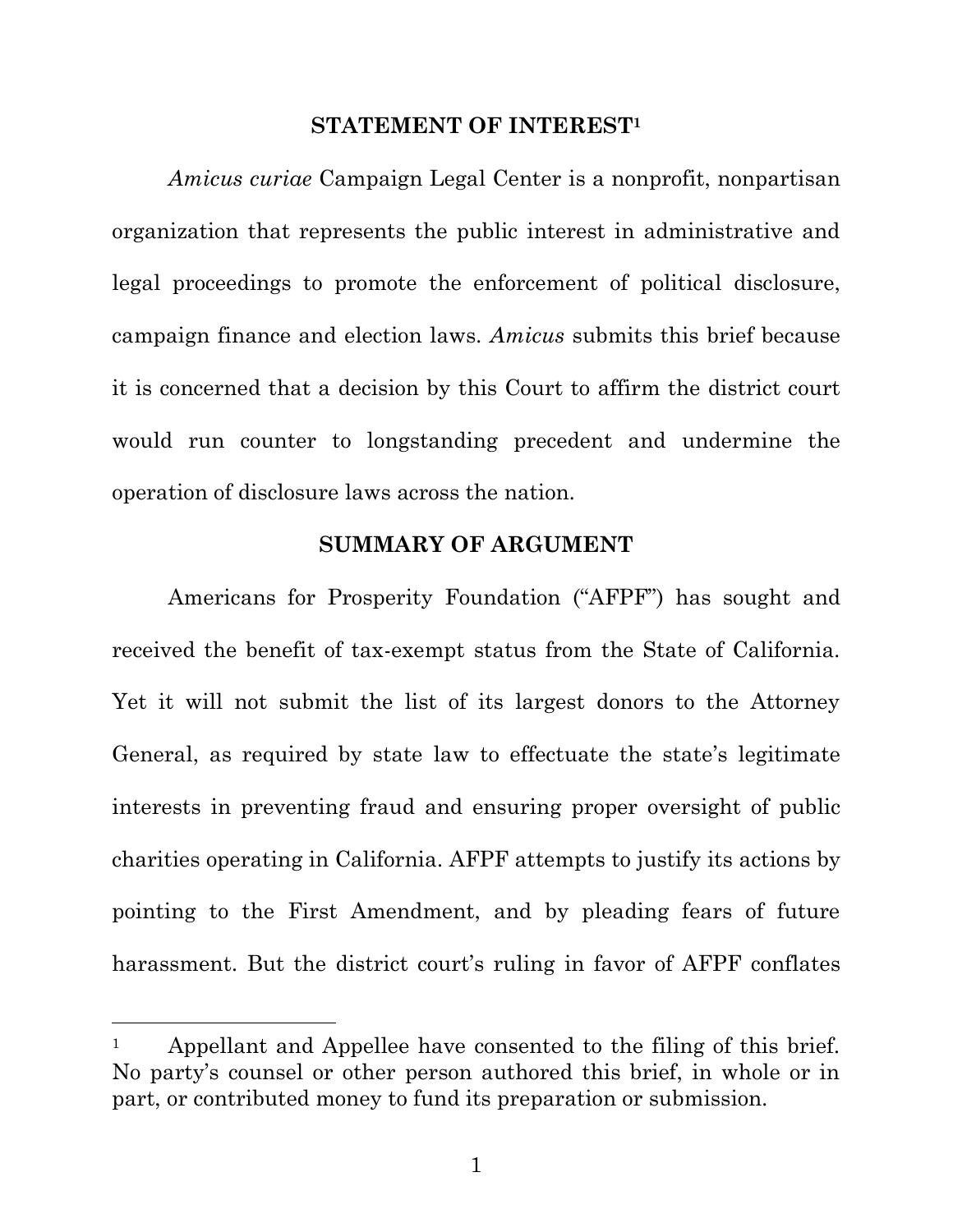the burdens of private and public disclosure, credits speculative and inadequate evidence and dangerously expands the First Amendment's harassment exemption from disclosure laws.

*Amicus*' chief concern is AFPF's distortion of the jurisprudence addressing how and whether compelled disclosure burdens First Amendment rights. This brief will thus focus on the district court's analysis of whether AFPF has demonstrated a cognizable First Amendment injury. *Amicus* adopts the Attorney General's analysis of the important governmental interests justifying the challenged Schedule B reporting requirement, Appellant-Cross-Appellee's Opening Br. at 47, but will not otherwise address the Attorney General's interest in the reporting of Schedule B information.

In its analysis of AFPF's alleged First Amendment injury, the district court's first error was its imprecise application of public disclosure doctrine to a private, regulatory disclosure regime. The fear of public harassment is nonexistent when disclosure is made only to government authorities. AFPF has provided no evidence that its Schedule Bs are in danger of being publicly disclosed, or that the Attorney General's Office itself will harass AFPF donors. The burden on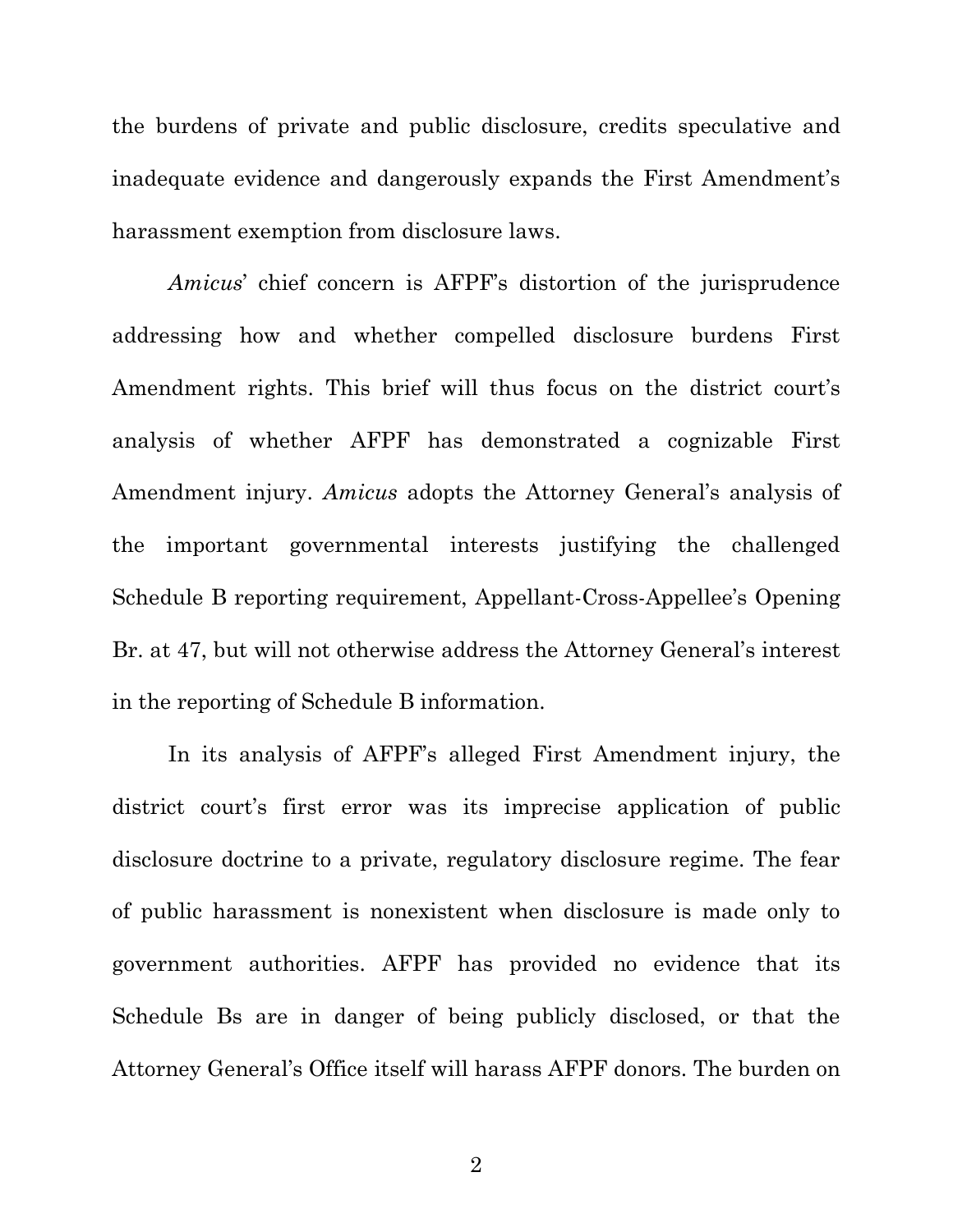AFPF's First Amendment rights, therefore, is minimal, if it even exists at all. Moreover, because the private disclosure requirement is part of a regulatory scheme that provides AFPF with tax-exempt status, California's law-enforcement interest is stronger—and AFPF's rights are more attenuated—than in public disclosure cases.

Second, the district court erred in granting AFPF an as-applied disclosure exemption, which has only extended to groups facing severe harassment from official and private actors. The Supreme Court has been overwhelmingly supportive of political disclosure laws in general, but has recognized that an as-applied harassment exemption may be warranted if the "threat to the exercise of First Amendment rights is so serious and the state interest furthered by disclosure so insubstantial that [the challenged disclosure requirements] cannot be constitutionally applied." *Buckley v. Valeo*, 424 U.S. 1, 71 (1976) (per curiam). This exemption is designed for vulnerable groups, not for one of the nation's most well-established and prosperous advocacy groups. Moreover, AFPF did not present the "specific evidence of past or present harassment" or "pattern of threats" required to claim the exemption. *John Doe No. 1 v. Reed*, 561 U.S. 186, 204 (2010). Instead, it presented evidence that was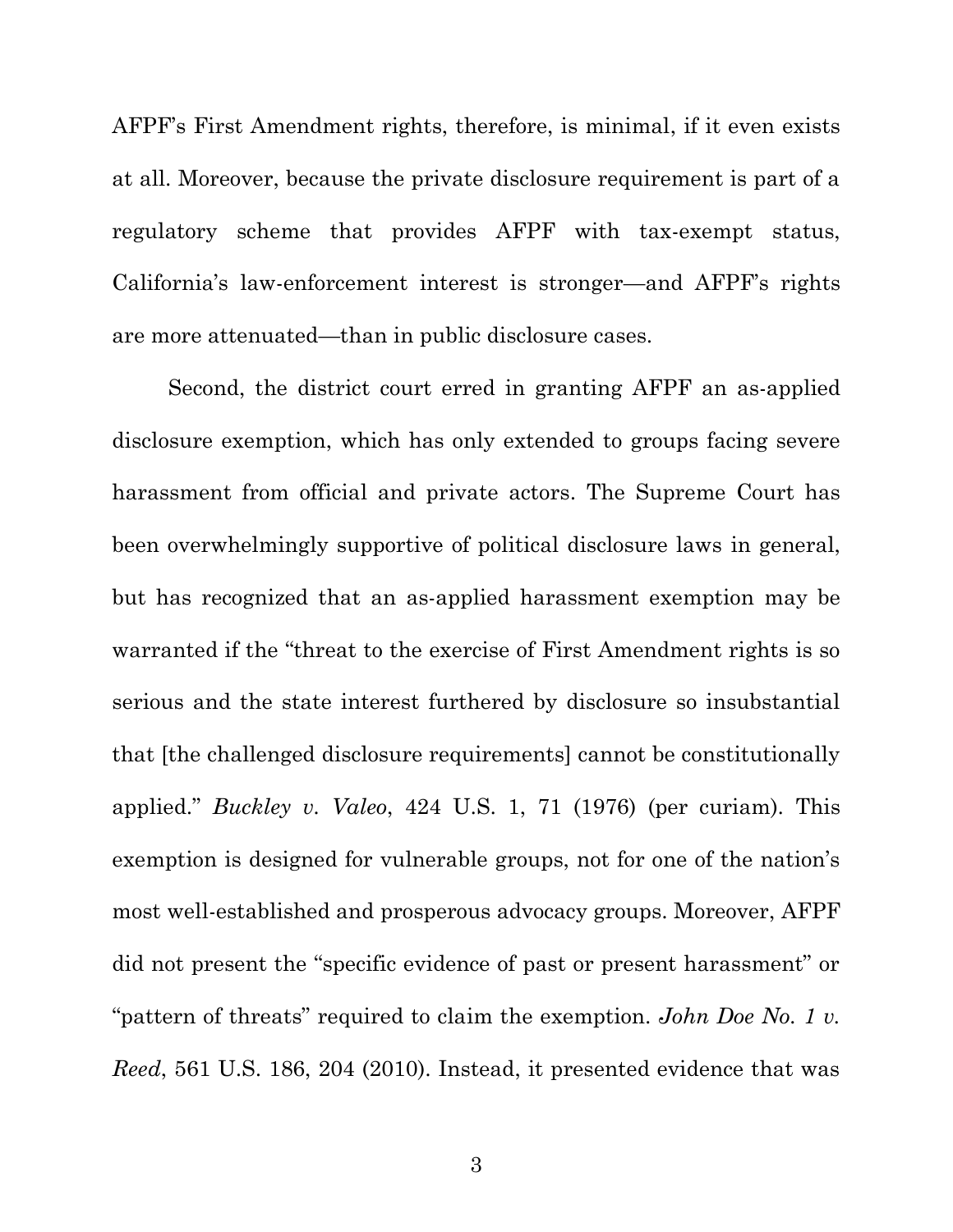either speculative or legally insufficient to constitute harassment, including criticism of AFPF's founders and supporters for public advocacy on various political and legislative matters. Protests and disparaging words, however combative, are not harassment unless they stray from the confines of legality or cannot be addressed by law enforcement. As Justice Scalia recognized, "[t]here are laws against threats and intimidation; and harsh criticism, short of unlawful action, is a price our people have traditionally been willing to pay for selfgovernance." *Id.* at 228 (Scalia, J., concurring in the judgment).

Finally, the district court's expansion of the harassment exemption has troubling implications for other disclosure laws. It would allow political groups to challenge or make irrelevant any number of non-public reporting requirements designed to prevent fraud and safeguard the public fisc. If permitted to infect *public* disclosure doctrine, the district court's harassment exemption would swallow the Supreme Court's pro-disclosure rule, preventing the robust debate that both the First Amendment and disclosure requirements themselves are meant to foster.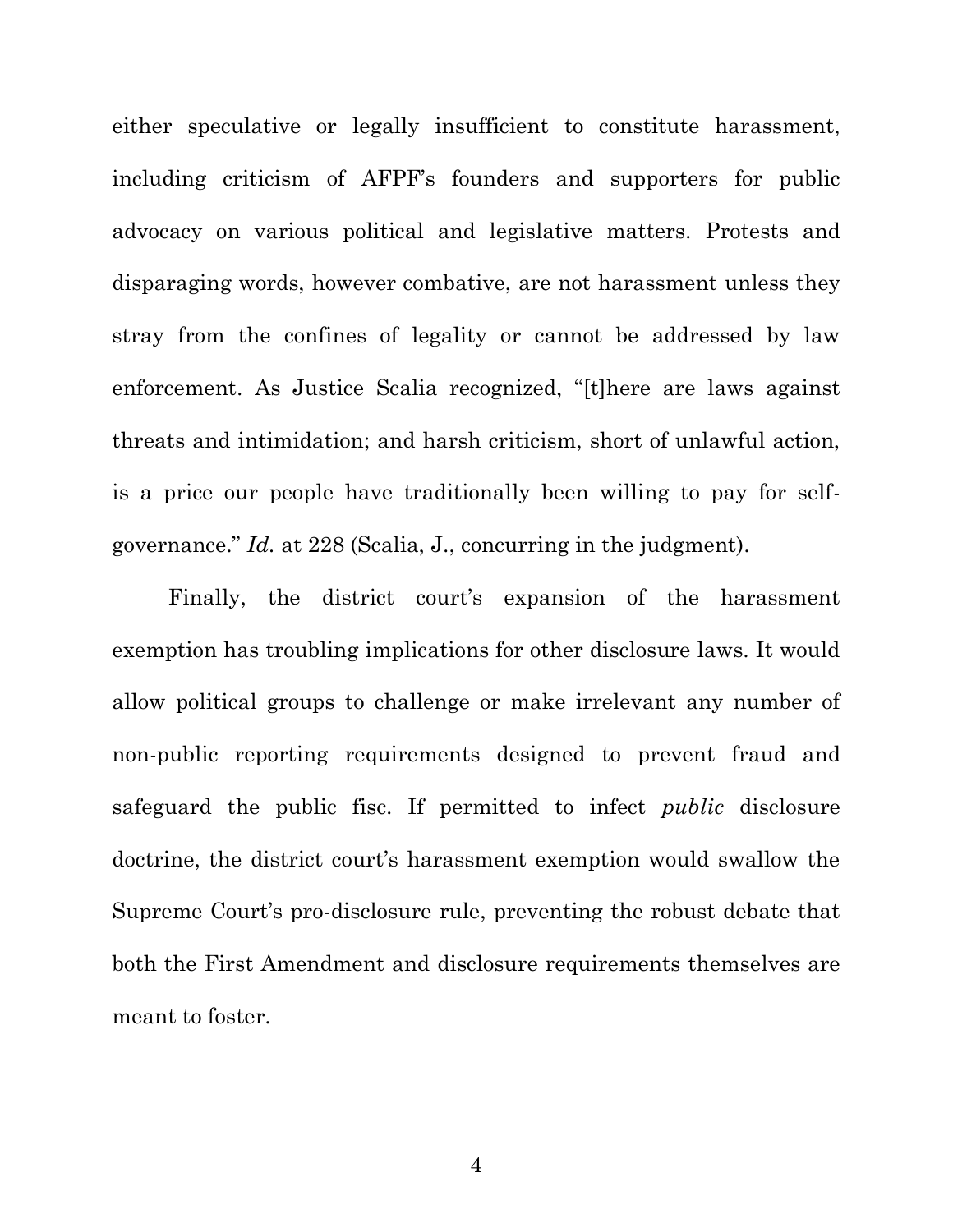#### **ARGUMENT**

# **I. AFPF Has Demonstrated No Burden on Its First Amendment Rights Sufficient to Justify the District Court's Broad Remedy.**

The district court below enjoined the California Attorney General on First Amendment grounds from collecting a charitable organization's Schedule B form for non-public use as part of her administration of state tax laws. In support of its holding, the district court relied almost exclusively on case law that considered—and sustained—a variety of political disclosure laws that required groups engaged in independent political advocacy to disclose their donors or supporters to the *public*. *See* ER 3, 5 (citing, *e.g.*, *Buckley*, 424 U.S. 1; *Doe*, 561 U.S. 186; *Citizens United v. FEC*, 558 U.S. 310 (2010)). But these political disclosure cases are imperfect analogies, at best. AFPF alleges no First Amendment injury tantamount to that considered in *Buckley* or its progeny, and certainly not one warranting the district court's sweeping permanent injunction.

Two clear distinctions can be drawn between the instant case and the political disclosure cases: one, the challenged Schedule B reporting requirement is non-public in nature; and two, the challenged reporting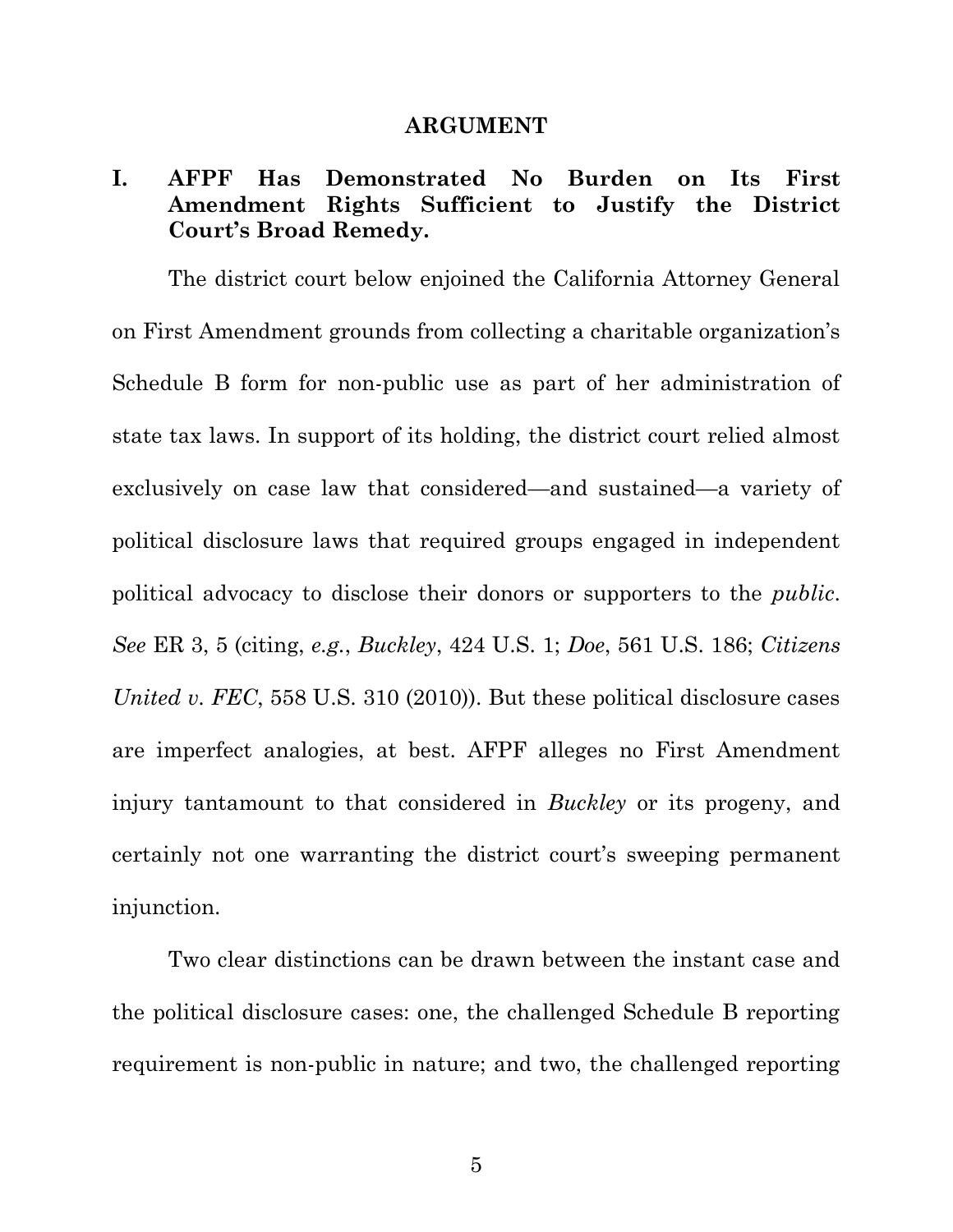requirement is necessary to the administration of a broader regime of state tax exemption, not a freestanding requirement triggered by the content of AFPF's speech.

First, unlike the political disclosure cases, the reporting requirements under attack do not require AFPF to publicly disclose the identities of its contributors or members. As this Court has already held, the challenged "regime is readily distinguishable from state requirements mandating *public* disclosure—such as those often found in the regulation of elections—that are intended to inform the public and promote transparency." *Americans for Prosperity Found. v. Harris*, 809 F.3d 536, 538 (2015) ("*AFPF*") (emphasis added).

The public nature of the political disclosure at issue in *Buckley*, *Doe*, and similar cases was crucial to the Supreme Court's legal analysis of the First Amendment burdens imposed by the laws there. *See, e.g*., *Ctr. for Competitive Politics v. Harris*, 784 F.3d 1307, 1316 (9th Cir.) ("*CCP*") ("[U]nlike in [*Doe*] or in other cases requiring the disclosure of the names of petition signatories, in this case, the disclosure would not be public."), *cert. denied*, 136 S. Ct. 480 (2015). Indeed, the *Buckley* Court's very conception of the burdens of disclosure was premised on its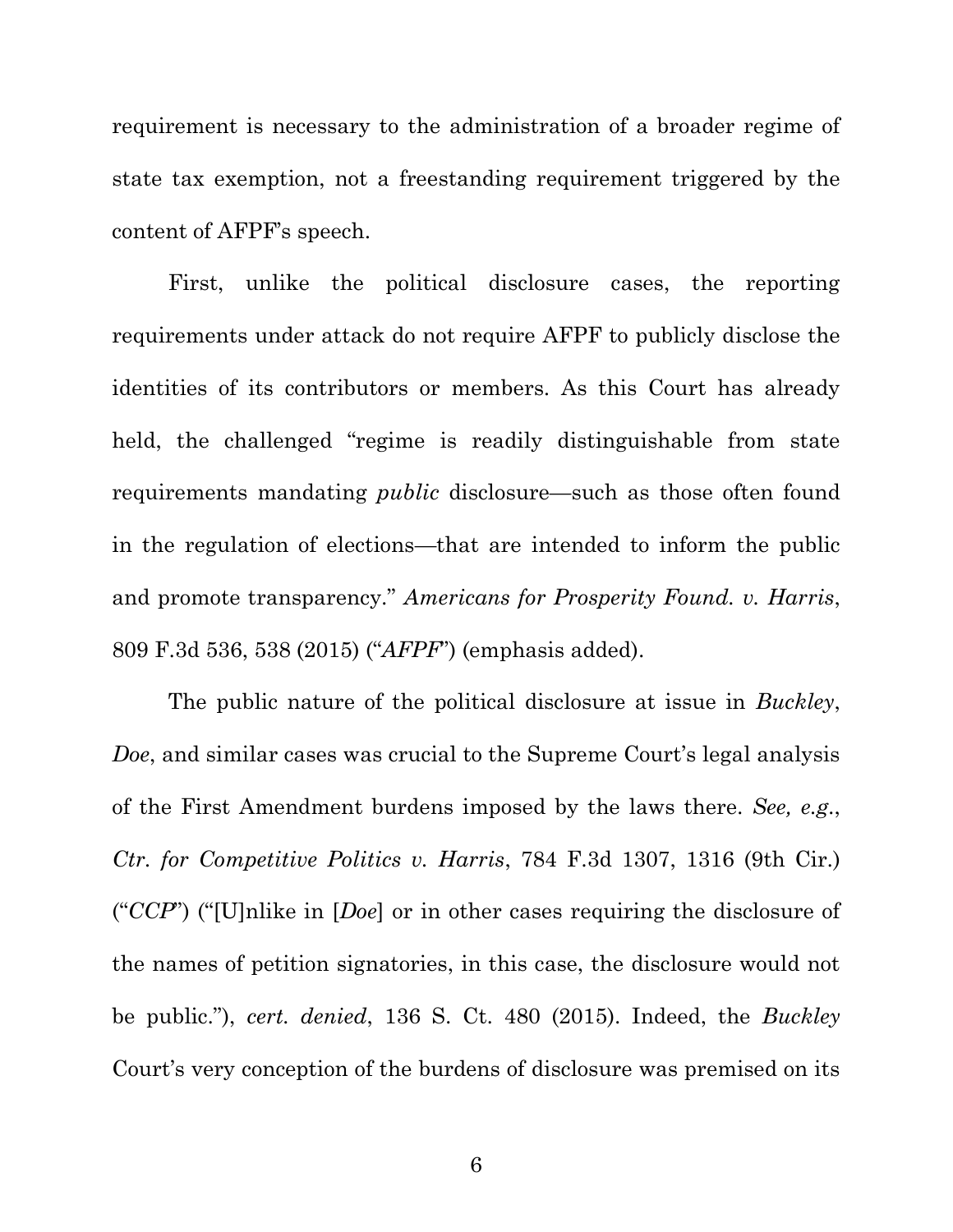publicity, finding that "*public* disclosure of contributions to candidates and political parties" was potentially chilling because it "will deter some individuals who otherwise might contribute" and "may even expose contributors to harassment or retaliation." 424 U.S. at 68 (emphasis added). Ultimately the Court found that this burden was outweighed by the governmental interests in providing public access to this information and "deter[ring] actual corruption and avoid[ing] the appearance of corruption by exposing large contributions and expenditures to the light of publicity." *Id.* at 67. But it was the public nature of the disclosure that was the essence of the perceived burden.

The district court proceeded from the faulty assumption that AFPF's donors would be publicly disclosed. It states that there was "ample evidence establishing that AFP[F], its employees, supporters and donors face public threats, harassment, intimidation, and retaliation once their support for and affiliation with the organization *becomes publicly known*," ER 7 (emphasis added), although there was no evidence that AFPF's donors in fact would be *publicly disclosed*. The parties do not dispute, and this Court has already found, that the "longstanding policy" of the Attorney General, as well as "her proposed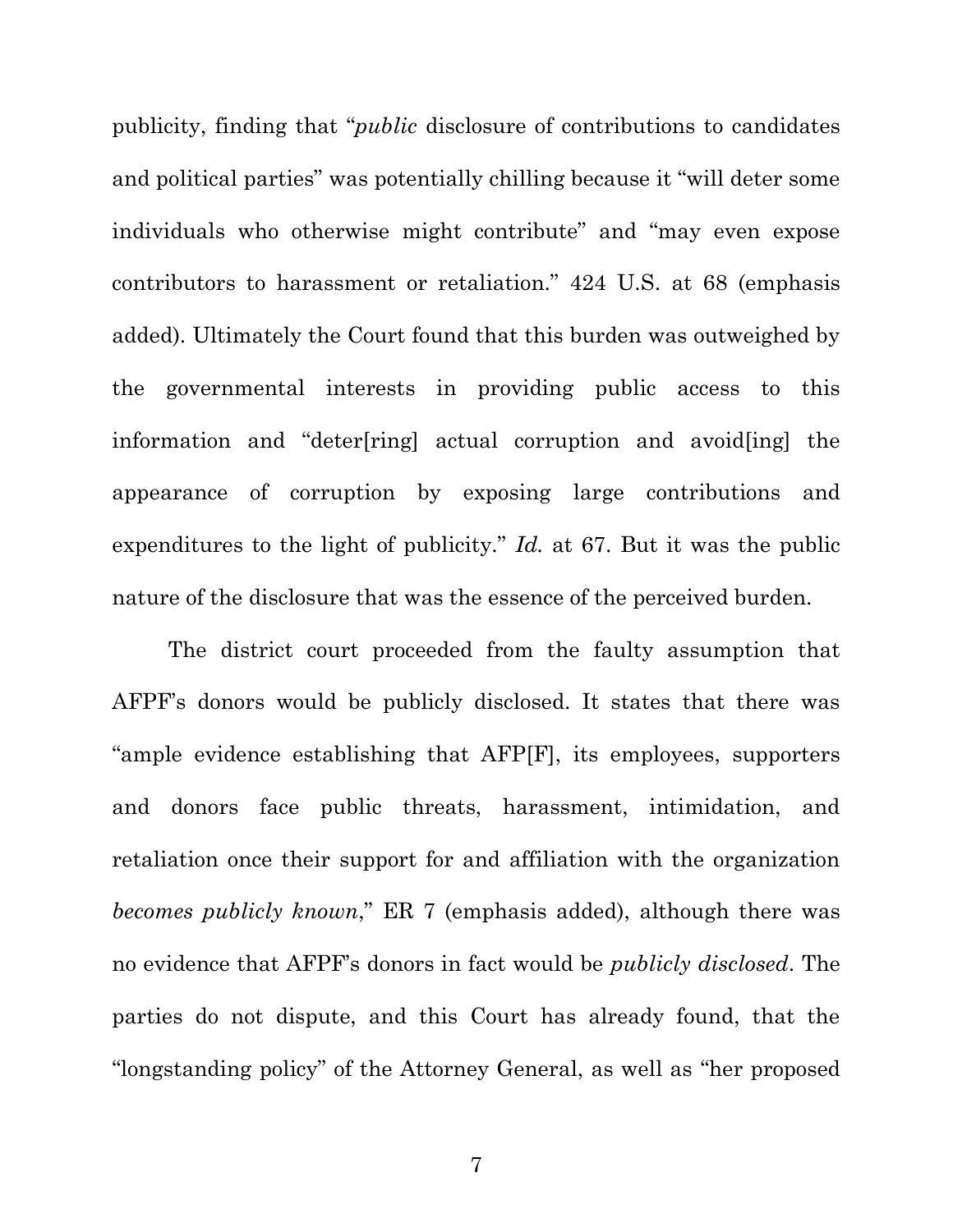regulation formalizing that policy," is to maintain the confidentiality of Schedule B forms. *AFPF*, 809 F.3d at 538. That proposed regulation is now in effect. Cal. Code Regs. tit. 11, § 310(b) (effective July 8, 2016). The district court's entire analysis of the First Amendment burden here—and more specifically, of the likelihood that AFPF's donors would face harassment—rests on a false premise.

To be sure, the district court expressed "serious concerns" about the Attorney General's "inability to keep confidential Schedule Bs private" in the past. ER 8. But it made no finding that AFPF's Schedule B forms are in any specific danger of being publicly disclosed. All of AFPF's allegations of confidentiality breaches rest on the potential vulnerability of the registry website—not on any evidence that the public in fact accessed any Schedule Bs on the website. *See*, *e.g*., ER 82- 83. But even if the lower court's concerns were well-founded, the permanent injunction it ordered to remedy this perceived risk is grossly overbroad. The narrow preliminary relief devised by this Court in its December 29, 2015 opinion—wherein the Attorney General would be enjoined only from making AFPF's Schedule B information public, not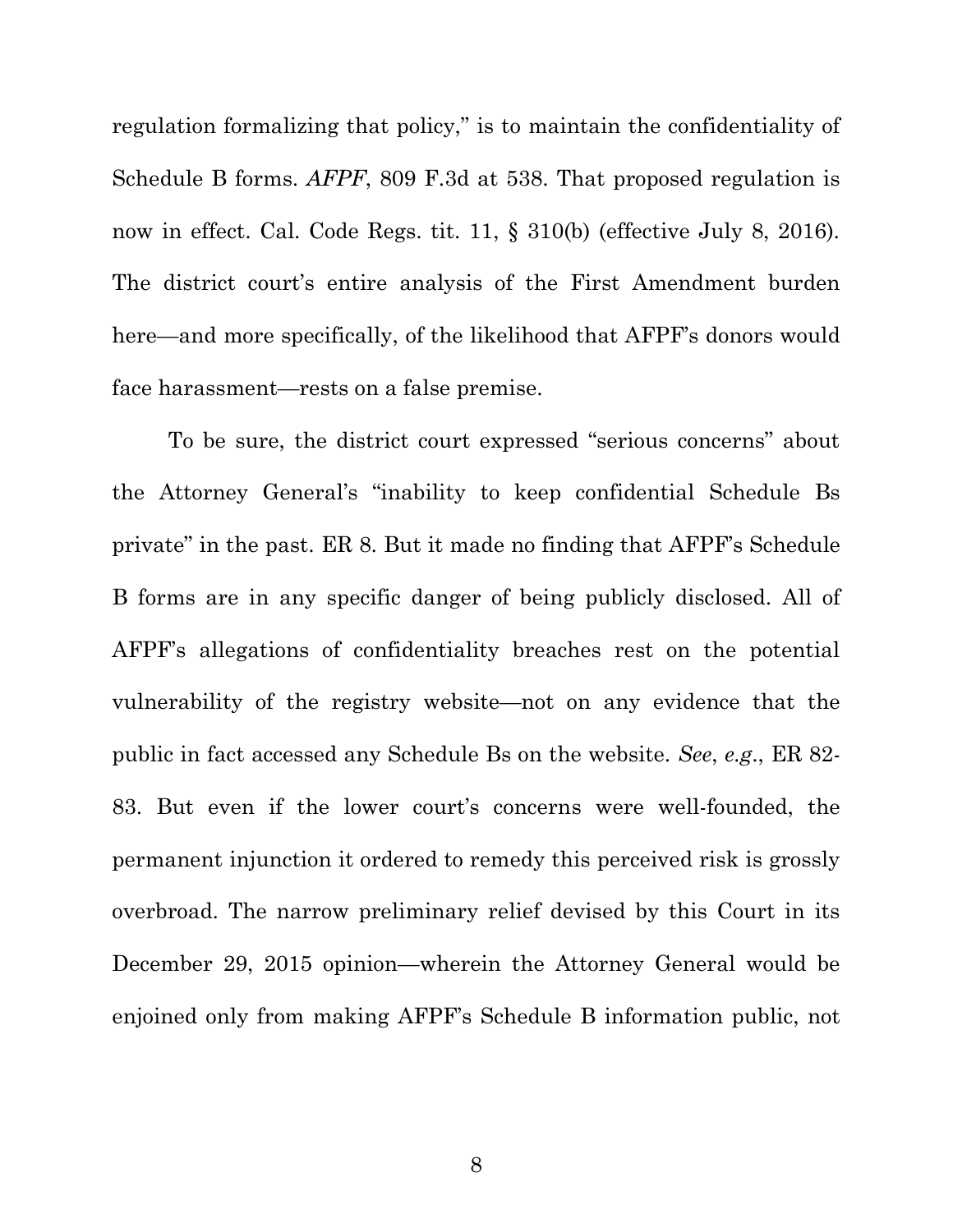from collecting and using such information for enforcement—would more than suffice. 809 F.3d at 543; ER 58-59.

Beyond that, the only justification for broadening the scope of the relief would be a theory of First Amendment harm arising from even *non-public* reporting of Schedule B forms to the Attorney General. And there has been no such harm demonstrated. AFPF made no serious claim that it feared harassment by the government. *See* Section II.D. *infra*. *See also CCP*, 784 F.3d at 1316-17 ("[Although it is certainly true that non-public disclosures can still chill protected activity where a plaintiff fears the reprisals of a government entity, CCP has not alleged any such fear here."). The district court likewise made no finding of potential state harassment. ER 3-4, 8-10, 1100-01.

If the reporting is in fact non-public, the only First Amendment "burden that might apply . . . is the Schedule B policy's frustration of [AFPF's] donors' generalized interest in giving anonymously." *Citizens United v. Schneiderman*, 115 F. Supp. 3d 457, 466-67 (S.D.N.Y. 2015) (denying preliminary injunction); *see also Citizens United v. Schneiderman*, No. 14-cv-3703 (SHS), 2016 WL 4521627, at \*7 n.1 (S.D.N.Y. Aug. 29, 2016) (dismissing amended complaint because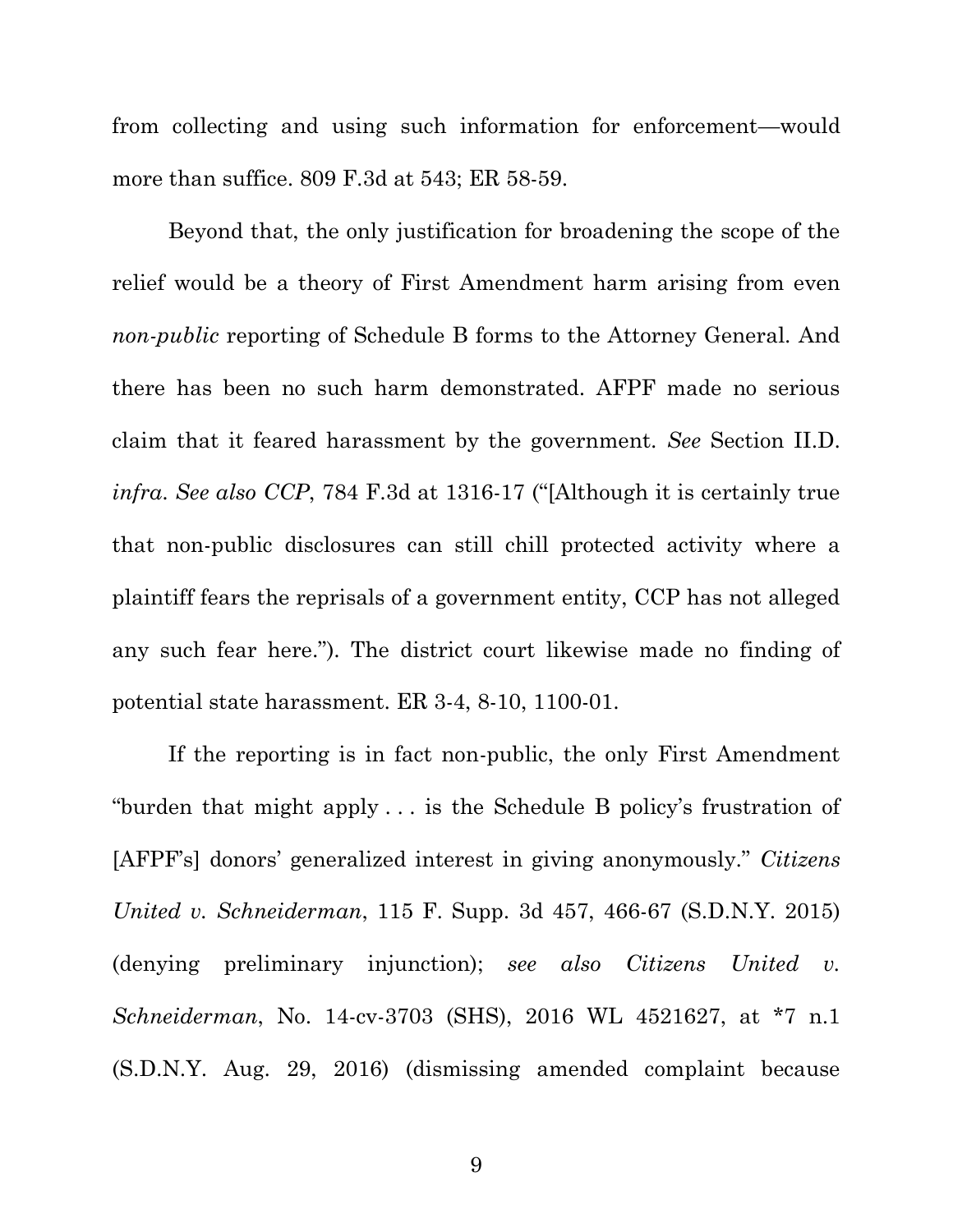allegations "that the [New York] attorney general will disclose plaintiffs' donors' identities to the public" were not plausible), *appeal docketed*, No. 16-3310 (2d Cir. Sept. 26, 2016). But even "[t]o the extent such an interest actually exists," the group challenging such a reporting requirement would have to provide evidence that "the policy has caused donors to curtail their participation in, or contributions to, charities that engage in solicitation, advocacy, and informational campaigns." *Schneiderman* 115 F. Supp. 3d at 467*.* AFPF has not made any specific demonstration that submitting its Schedule B to the Attorney General on a confidential basis would lead to actual attrition of donors to AFPF, *e.g.*, ER 201 (discussing only fears of attrition from *public* disclosure); instead, it generally alleges that donors prefer anonymity and are concerned about all of AFPF's reporting obligations, including to the IRS, *see* Section II.B., *infra*.

The second distinction between this case and the political disclosure cases cited by the district court is that the reporting requirement here applies to AFPF only because it has elected to avail itself of a governmental benefit—namely, tax-exempt status under California law. AFPF would be free of these reporting requirements if it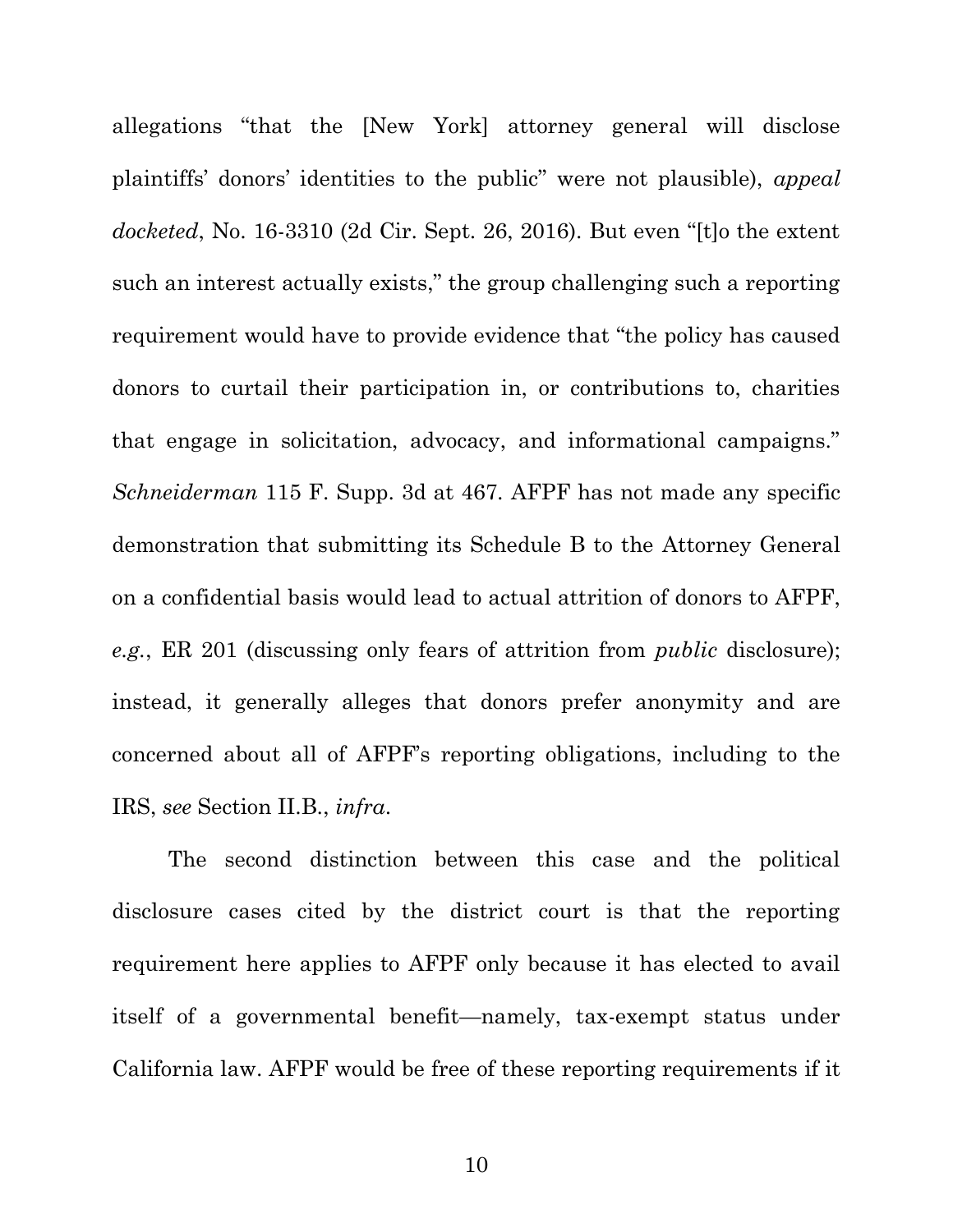were willing to forgo the privileges of tax-exempt status under California law. In the political disclosure cases, by contrast, reporting obligations were not connected to those groups' receipt of a state subsidy, but were generally triggered by the campaign-related content of the groups' independent communications.<sup>2</sup>

Exemption from income tax and the right to solicit tax-deductible contributions from state citizens are state benefits that can permissibly be conditioned on reporting and other restrictions, because those requirements enable California to properly administer the benefits it provides. Indeed, on this ground, even substantive limitations on the activities of public charities have been upheld against First Amendment challenge. *Regan v. Taxation With Representation of Wash.*, 461 U.S. 540, 551 (1983) (upholding federal restrictions on lobbying activities of groups electing to organize under Section 501(c)(3)). The total number of public charities, i.e., Section 501(c)(3) organizations, listed by the

<sup>&</sup>lt;sup>2</sup> The reporting requirement here is also distinguishable from the laws reviewed in the political disclosure cases in terms of the degree of detail required. Unlike most political disclosure laws, Schedule B reporting does not require AFPF to produce a list of its rank-and-file members or small donors. *See* 26 C.F.R. § 1.6033-2(a)(2)(iii) (requiring only names of those donating more than 2% of organization's total contributions).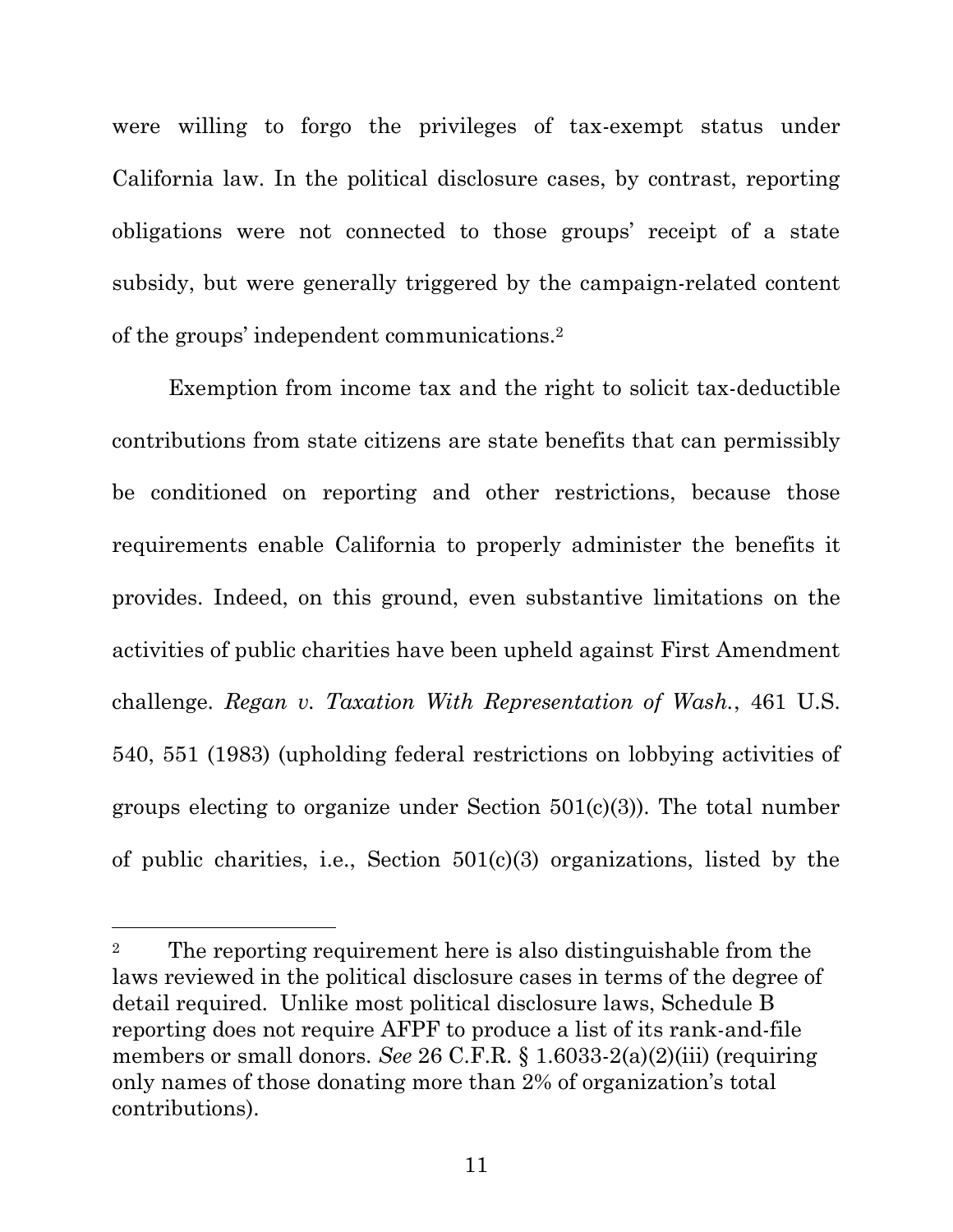Internal Revenue Service exceeds more than one million organizations, all of which are subject to the Schedule B reporting requirement, 26 U.S.C. § 6033(a)-(b); 26 C.F.R. § 1.6033-2(a)(2)(ii)(f), as well as a host of additional regulations.<sup>3</sup> It would be extraordinary for each and every 501(c)(3) group to have a *prima facie* First Amendment case against the IRS solely on the basis of this reporting requirement. *Amicus* is aware of no First Amendment challenge to the federal Schedule B reporting requirement for 501(c)(3) groups, and certainly knows of no such challenges that have been successful.

If the federal Schedule B reporting requirement is presumptively constitutional, so too is the reporting requirement challenged here. California, like the IRS, requires a charitable organization to submit a Schedule B form on a *non-public* basis. And California, like the IRS, does so for the purpose of ensuring oversight over the provision of a state subsidy in the form of tax exemption. This case is not about disclosure to the public. And insofar as the harm asserted here is the possibility of an inadvertent breach of the confidentiality of AFPF's

<sup>3</sup> Nat'l Ctr. for Charitable Statistics, *Quick Facts About Nonprofits*, [http://nccs.urban.org/statistics/quickfacts.cfm;](http://nccs.urban.org/statistics/quickfacts.cfm) *see also* 26 U.S.C.  $§ 501(c)(3).$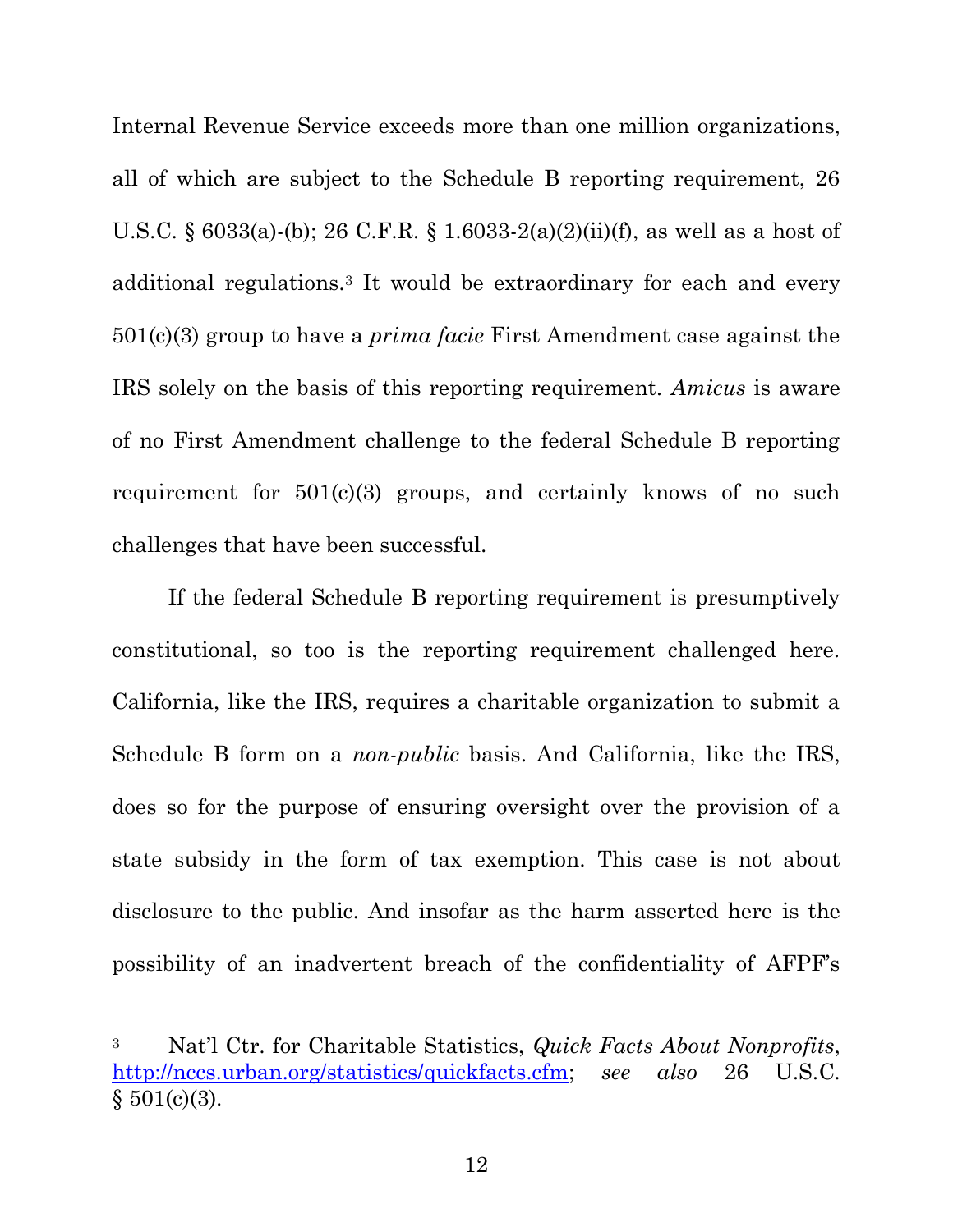donor information, the injury is so speculative and attenuated as to render the district court's remedy unnecessarily broad.

# **II. AFPF Does Not Qualify for an As-Applied Exemption From the Reporting Requirement.**

This is not a public disclosure case, and the possibility that AFPF's Schedule B will be accidentally revealed is minute. Even if it were likely that AFPF's Schedule B would be made public, however, it has not demonstrated that this disclosure would give rise to a reasonable probability of threats, harassment or reprisals of its donors such that an as-applied exemption from reporting would be justified.

**A. The "harassment" exemption was designed to protect vulnerable and pervasively abused minority groups, not politically powerful and wealthy donors to groups like AFPF.**

AFPF seeks an exemption that was created for politically and socially marginalized groups like the sixty-member Socialist Workers' Party of Ohio (SWP), not nationally successful, well-funded advocacy networks like AFPF and its affiliates. *See Brown v. Socialist Workers '74 Campaign Comm. (Ohio)*, 459 U.S. 87, 88 (1982). The as-applied "harassment" exemption carves out a protected space for "dissident" or minority viewpoints that would otherwise be removed from "the free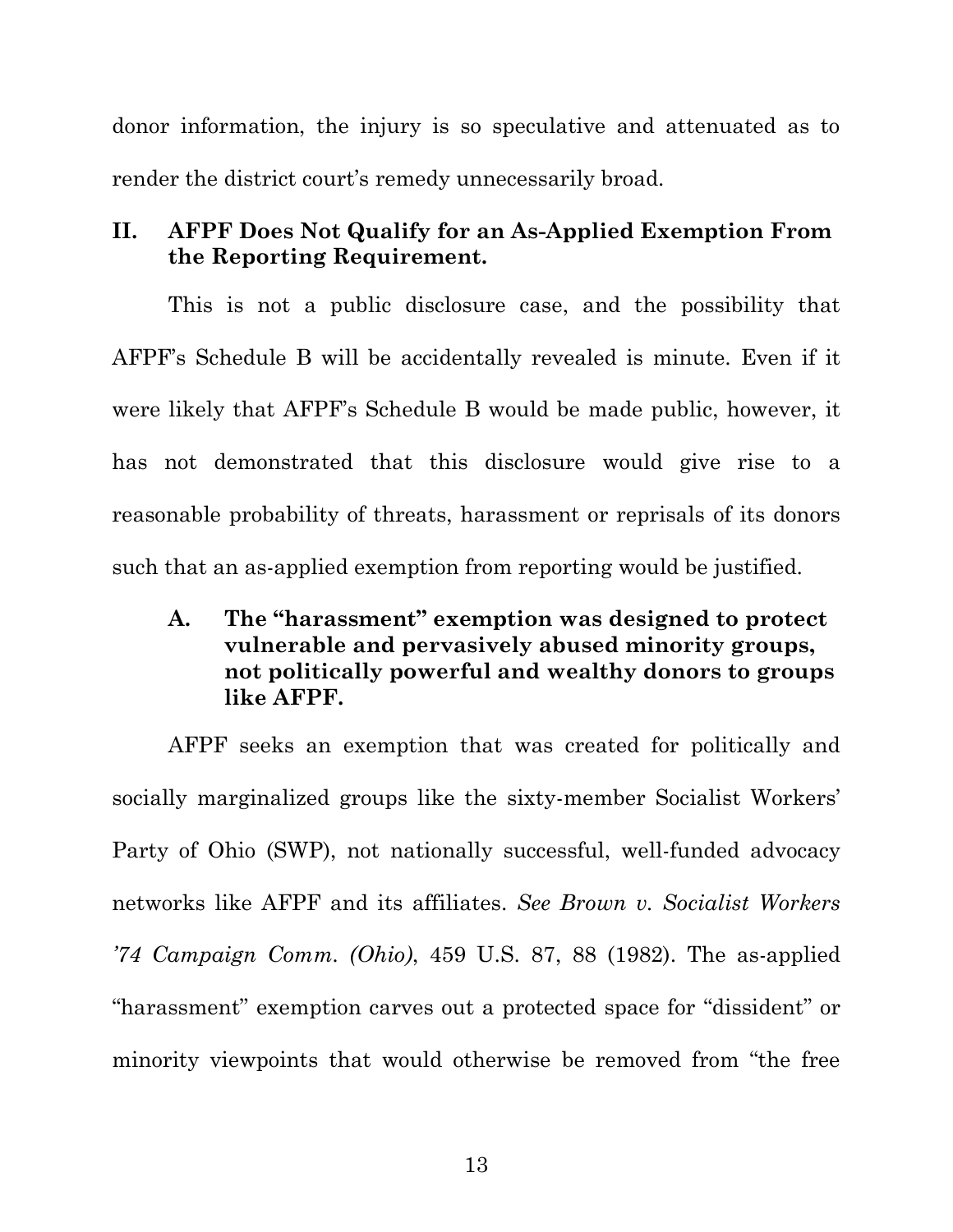circulation of ideas." *Id.* at 91, 93. Every case that has granted the disclosure exemption to date—other than this one—has involved a group whose size and influence is dwarfed by the weight of official opposition and public hostility to it.

The Socialist Workers Party, for example, had a total of sixty members, yet supported its claim for exemption with evidence of pervasive and "ingrained" societal hostility. *Id.* at 101. Successful political movements are "a far cry from the sixty-member SWP," which was "repeatedly unsuccessful at the polls, and incapable of raising sufficient funds." *ProtectMarriage.com v. Bowen*, 830 F. Supp. 2d 914, 928 (E.D. Cal. 2011), *aff'd in part, dismissed in part as moot sub nom. Protectmarriage.com-Yes on 8 v. Bowen*, 752 F.3d 827 (9th Cir. 2014).

The few cases applying the standard make clear that it is reserved for groups facing severe societal hostility, state-sanctioned animus, and the real prospect of physical harm. None has shielded a group as influential and politically successful as AFPF. In its foundational ruling in *NAACP v. Alabama ex rel. Patterson*, 357 U.S. 449 (1958), the Supreme Court explicitly tied the NAACP's prospect of First Amendment harm to the severity and degree of public opposition it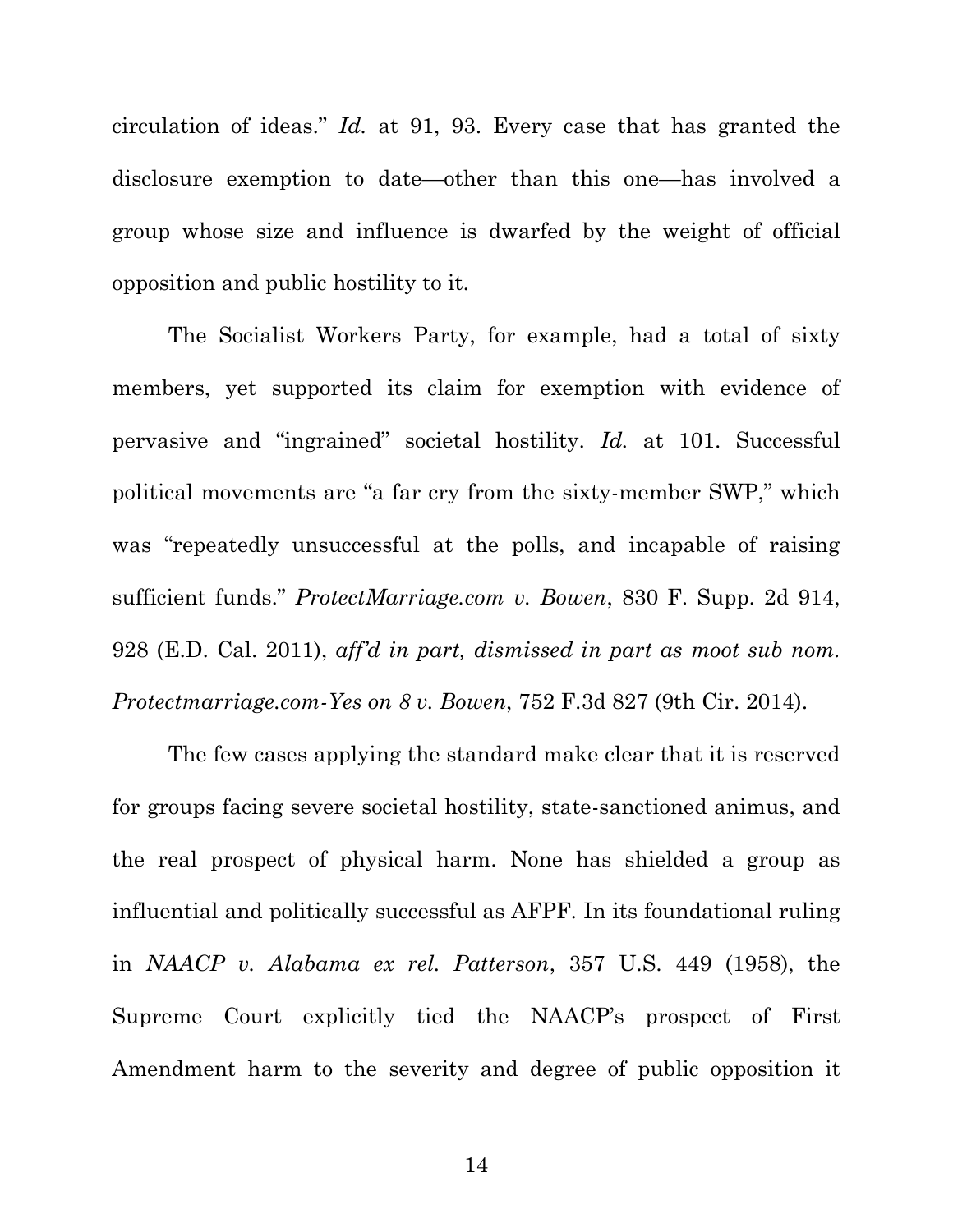faced in Alabama at that time. The Court noted that although privacy might be required in some instances to preserve freedom of association, disclosure of a group's rank-and-file membership lists poses a measurably greater threat if the group "espouses dissident beliefs." *Id.*  at 462.

Based on the same principles, the Second Circuit granted an exemption to the Communist Party, a group specifically identified as "unpopular or unorthodox." *See FEC v. Hall-Tyner Election Campaign Comm.*, 678 F.2d 416, 420 (2d Cir. 1982). In particular, the court highlighted evidence of pervasive *government* hostility including not only a long "history of governmental surveillance and harassment," but also an "extensive body of state and federal legislation subjecting Communist Party members to civil disability and criminal liability." *Id.* at 419.

When considering whether to extend as-applied relief to minor parties in *Buckley*, the Court focused particularly on how a group's minority status could leave it existentially vulnerable to any loss of revenue or membership. Reasoning that small and independent movements are "less likely to have a sound financial base" and "more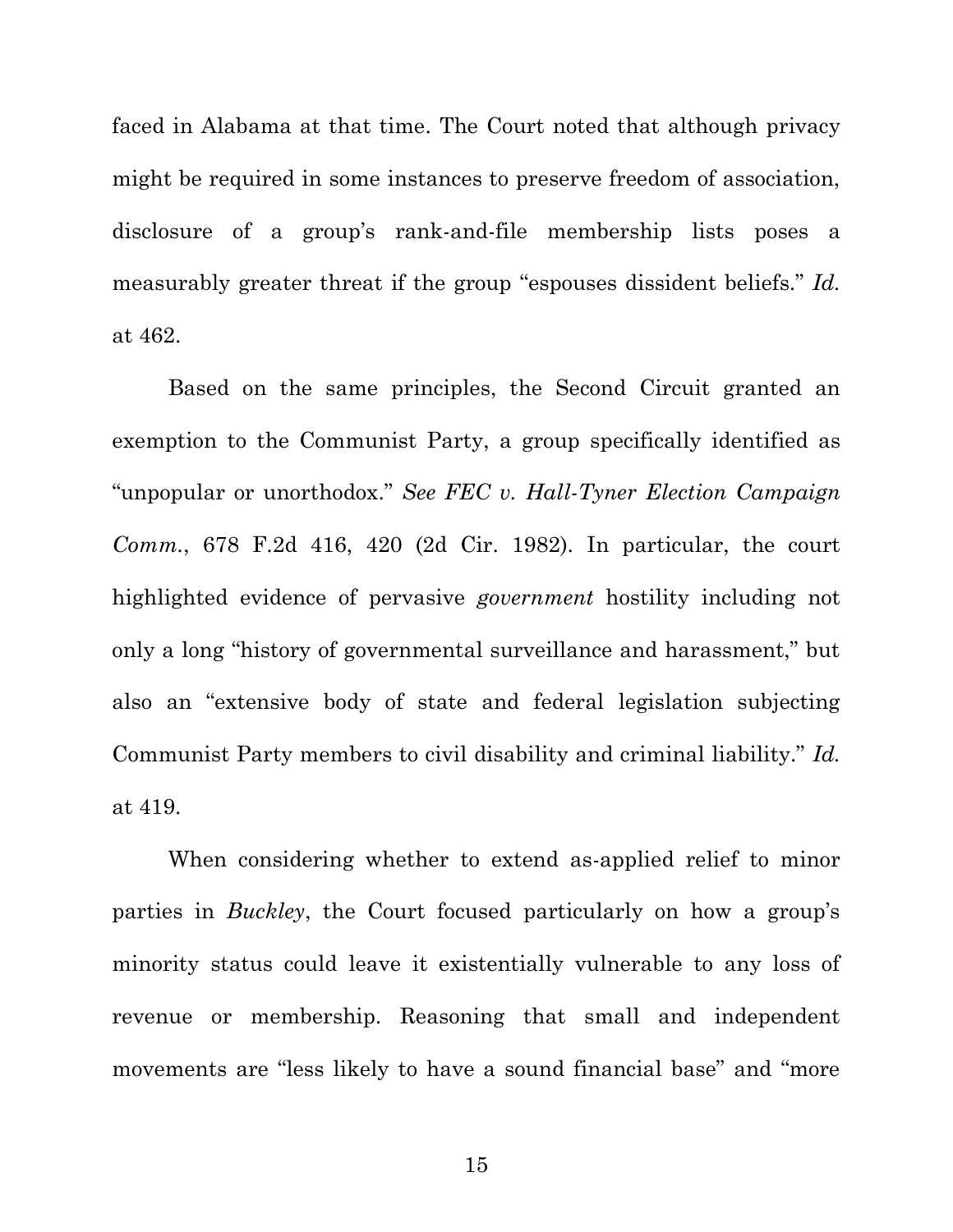vulnerable to falloffs in contributions," the Court worried that "fears of reprisal may deter contributions to the point where the movement cannot survive." 424 U.S. at 71. Nevertheless, the Court rejected evidence that "one or two persons" had in fact refused to make contributions to minor parties for fear of being disclosed as insufficient to merit as-applied exemption. *Id.* at 71-72. Any politically active organization is likely to encounter some opposition. But unless the magnitude of that opposition poses a severe, practically existential threat that law enforcement is unwilling or unable to control, an exemption is not warranted.

There is simply no comparison between AFPF and the groups that have historically qualified for exemption. Like other groups that have unsuccessfully sought exemption, AFPF cannot "in good conscience analogize [its] current circumstances to those of either the SWP or the Alabama NAACP circa 1950." *ProtectMarriage.com*, 830 F. Supp. 2d at 928. AFPF has suffered none of the violence, threats, harassment, or reprisals that warranted exemptions for the SWP and NAACP. In particular, the NAACP's briefing stressed that its Alabama members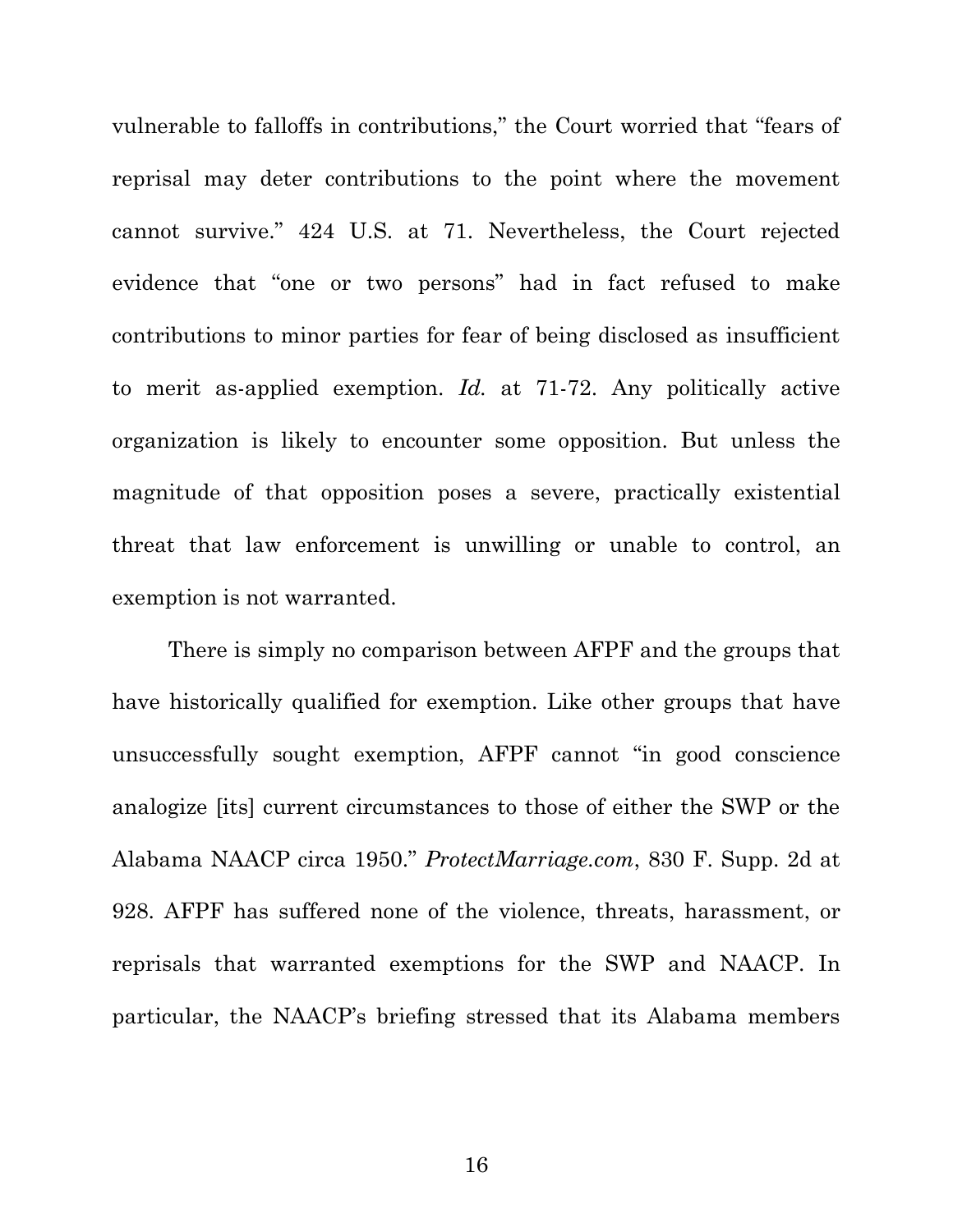faced a climate of "open opposition from state officials and an atmosphere of violent hostility" from the general public:

The Governor, Lt. Governor, state legislators, the Alabama State Superintendent of Schools, local officials and even judges, have consistently issued public declarations that the constitutional mandate prohibiting racial discrimination in public education should be resisted.... Threatened and actual loss of employment and other forms of economic reprisals have accompanied legislation intended to punish financially those persons who advocate orderly compliance with the law as well as those who advocate equal rights for all. Violence and bloodshed have been predicted by high state officials . . . . Threats and actual acts of violence have been directed against Negroes. . . . While Negroes have been refused official protection from threats of physical violence, where Negroes have protested against deprivation of their rights, state officials have been quick to curb this "lawless" activity. . . . Alabama officials have committed themselves to a course of persecution and intimidation of all who seek to implement desegregation. Negroes who seek to secure their constitutional rights do so at the peril of intimidation, vilification, economic reprisals, and physical harm.

Brief for Petitioner, *NAACP v. Alabama*, 357 U.S. 449 (1958), 1957 WL

55387, at \*12-\*17 (footnotes omitted). The brief also cited news articles recounting, in part, a "year-long series of bombings and shootings"; "19 major acts of violence" in Montgomery—"9 bombings and 10 shootings"; "Ku Klux Klan activity, demonstrations, and cross burnings" in communities across Alabama"; and bombings of four churches and multiple private residences. *Id.* at \*16 n.12.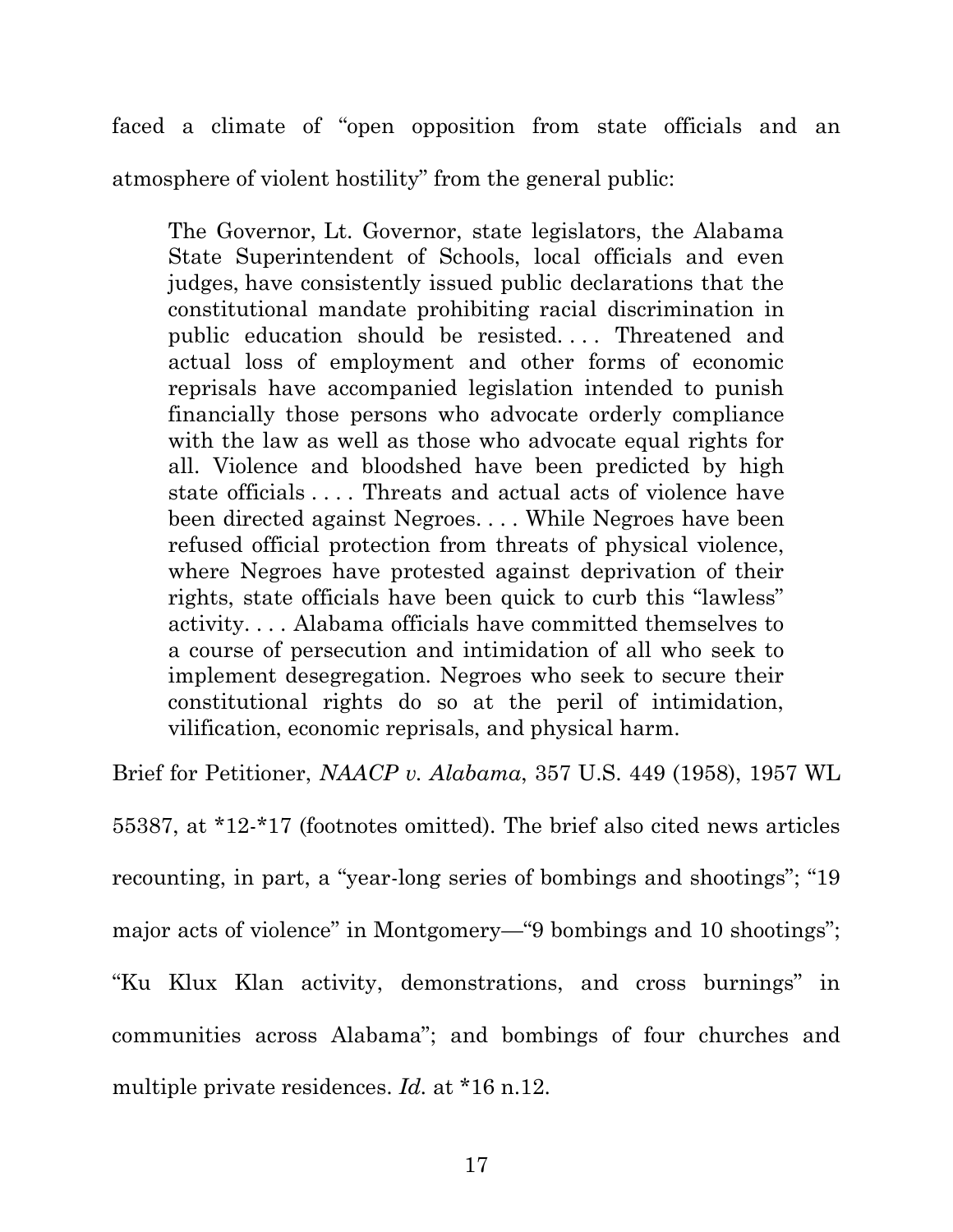But unlike the SWP and the NAACP, AFPF is not a persecuted minority, and has certainly not suffered the equivalent in official abuse or private violence. On the contrary: AFPF espouses undeniably mainstream views, its publicly-known supporters are eminent industrialists who have been broadly successful on the national political stage, and the few other donors potentially subject to Schedule B disclosure are not a demographic in need of protection from state authorities. *See* Appellant-Cross-Appellee's Opening Br. at 13, 29-30, 33-35. AFPF and its affiliates shape policy views among lawmakers nationwide, including at the highest levels of government.<sup>4</sup> Like any association, AFPF may "take stands that are controversial to segments of the public," and the well-known individuals who founded and direct AFPF "may believe that they are targeted because of the positions they take," but that alone does not establish that the organization "faces the hardships that the NAACP and SWP were found to suffer." *McConnell v. FEC*, 251 F. Supp. 2d 176, 247 (D.D.C.) (three-judge court), *aff'd*, 540 U.S. 93 (2003).

<sup>4</sup> *See, e.g.*, Kenneth P. Vogel & Eliana Johnson, *Trump's Koch administration*, Politico (Nov. 28, 2016), http://www.politico.com/story/ 2016/11/trump-koch-brothers-231863.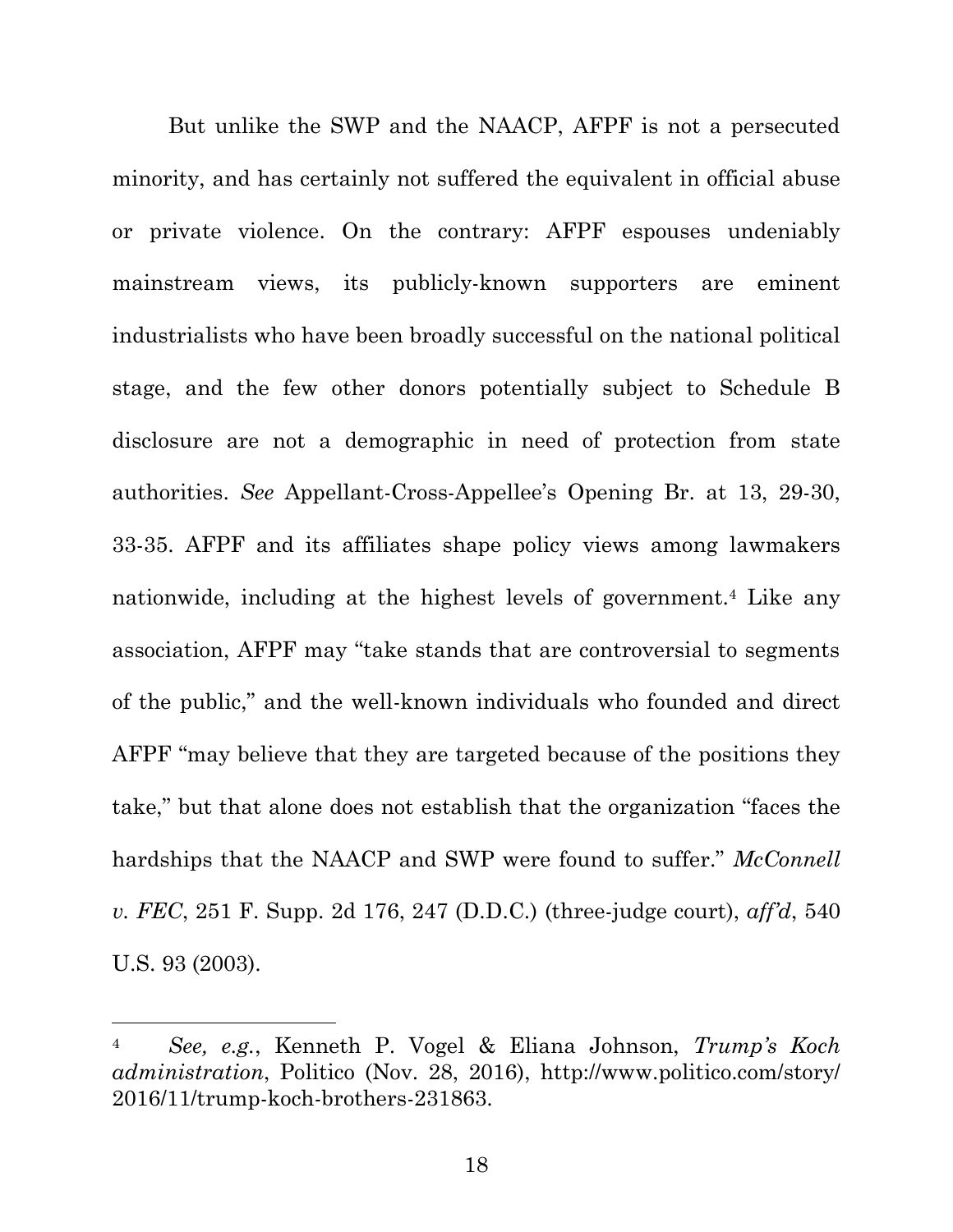# **B. The district court erroneously accepted "unfounded speculation" with no connection to the Schedule B requirement as proof that AFPF will be exposed to "threats, harassment or reprisals."**

As Justice Stevens put it, any court extending an as-applied disclosure exemption should "demand strong evidence before concluding that an indirect and speculative chain of events imposes a substantial burden on speech." *Doe*, 561 U.S. at 219 (Stevens, J., concurring). Whether the quantum of evidence is sufficient in a given case will vary, but the degree of public opposition must create an actual—not speculative—burden on the group's freedom to associate. *See Buckley*, 424 U.S. at 69-70.

In this case, there is no clear nexus between the evidence of harassment offered by AFPF and the Schedule B requirement at issue. Most of the alleged harassment relied upon by the district court—and all of the evidence described in any detail—involved well-known public figures who spoke voluntarily about their high-profile ideological commitments and associations, including many completely unconnected to AFPF. Art Pope, for example, would be a prominent public figure quite apart from any affiliation with AFPF. Pope is the CEO of his family's privately-held retail chain, which has stores across the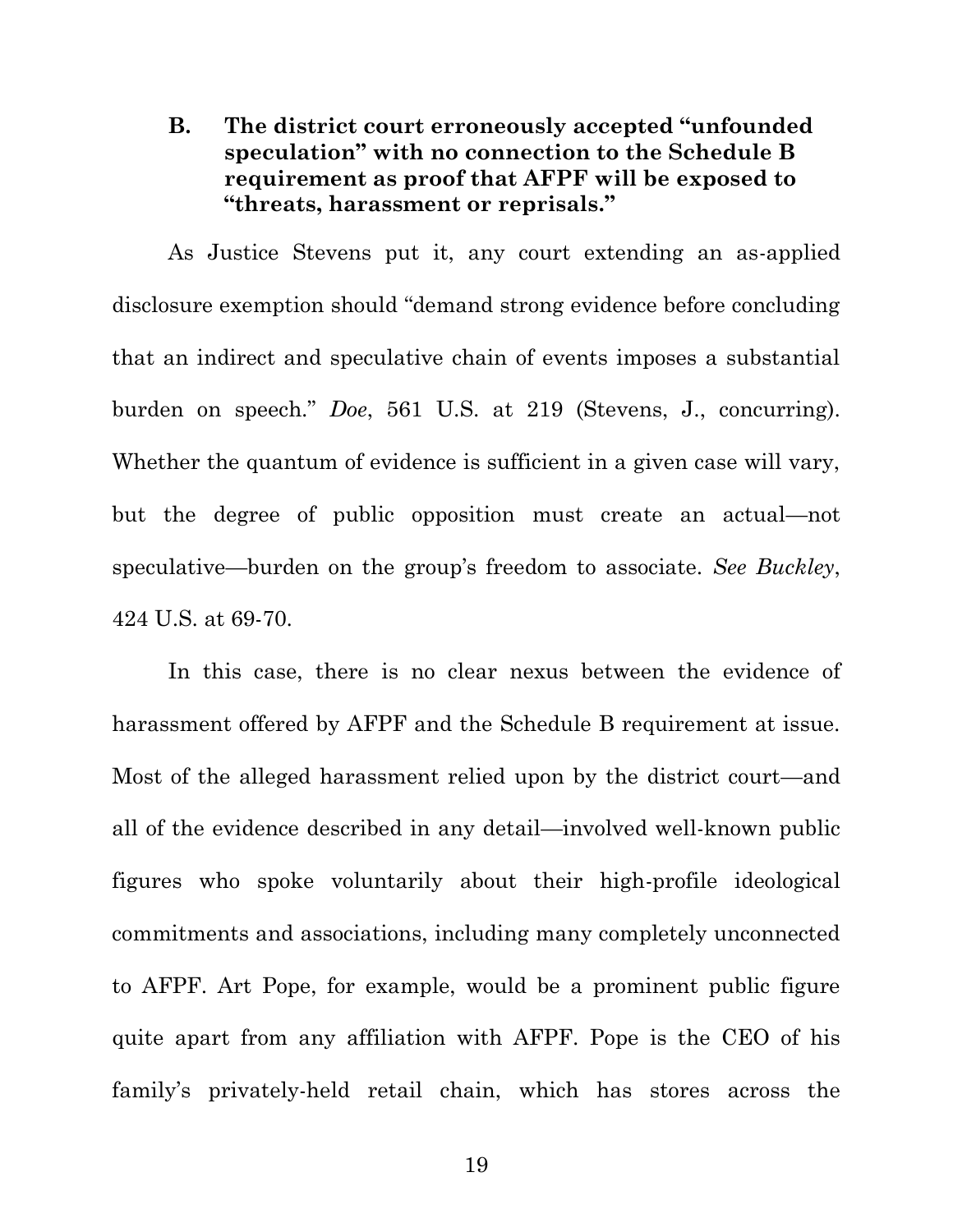<span id="page-27-0"></span>Southeastern U.S., and he is one of the best-known politicians in North Carolina.<sup>5</sup>

The district court's undemanding conception of the proof necessary to establish an "actual burden" on the First Amendment rights of AFPF and its donors has no support in the case law. AFPF has advanced a standard that would allow any subjectively "threatening" incident—whether or not it has any connection to AFPF itself or its donors, or to the Schedule B requirement—to support a claim for exemption. According to one witness, AFPF's understanding of the word "threats" is "very broad," so as to encompass anything that AFPF donors "consider threatening." ER 351. And what AFPF donors appear to consider most threatening is the loss of anonymity in and of itself, *id.*—not primarily because that exposure will lead to serious threats or reprisals, but because, in the words of plaintiff's own expert, it might

<sup>5</sup> Matea Gold, *In N.C., conservative donor Art Pope sits at heart of government he helped transform*, Wash. Post, July 19, 2014, https://www.washingtonpost.com/politics/in-nc-conservative-donor-artpope-sits-at-heart-of-government-he-helped-transform/2014/07/19/ eece18ec-0d22-11e4-b8e5-d0de80767fc2\_story.html (noting that according to a friend and state legislator, "Pope 'has been working all of his life to get in a position of influence in North Carolina.'").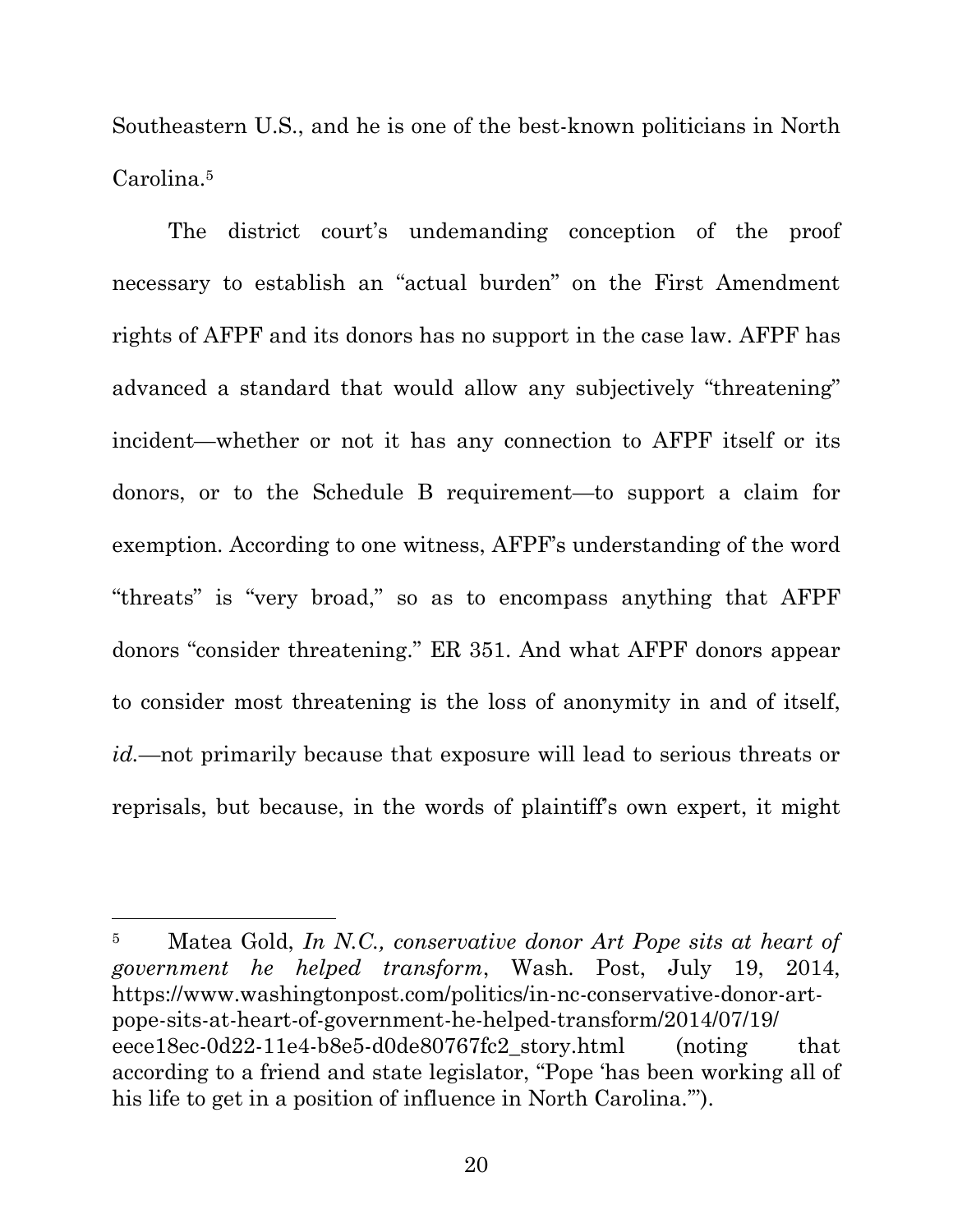subject donors to being "bother[ed]" for "additional contributions," ER 518.

But "no case has ever held or implied that a disclosure requirement *in and of itself* constitutes a First Amendment injury." *CCP*, 784 F.3d at 1316. For example, a federal district court recently rebuffed a group's attempt to support its as-applied challenge to New York's Schedule B disclosure provision "by claiming that the disclosure policy will unduly burden them because their donors in particular 'value their privacy,' and 'if individuals know that their names could be divulged to the public, they often will refuse to donate.'" *Schneiderman*, 2016 WL 4521627, at \*7 n.1. That argument, the court found, runs counter to governing precedent, which makes clear that "the desire for privacy and loss of donations alone does not render viable an as-applied challenge to a disclosure regime." *Id.*

According to a recent sociological study of private wealth managers, secrecy is a standard financial planning imperative for ultrahigh-net-worth individuals, who demand anonymity both as a means of tax avoidance and to secure less tangible benefits that are "scarce in the Internet era, and increasingly valuable in light of protest movements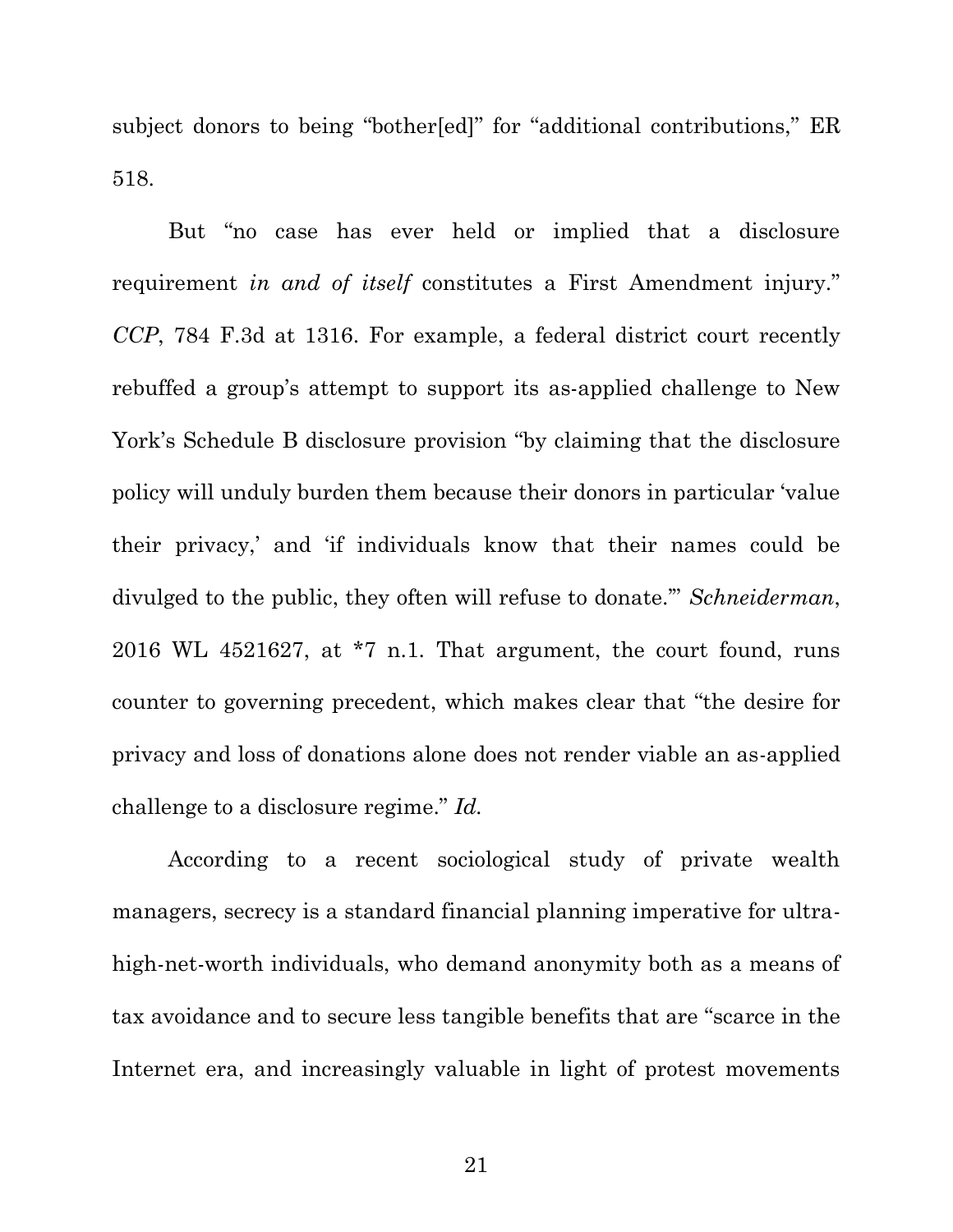such as Occupy Wall Street." Brooke Harrington, *Capital without Borders: Wealth Managers and the One Percent* 224-25 (2016). These donors use anonymity to "cloak [their] political and economic privilege in a strategic veil of privacy," where they are kept "largely safe from opposition or accountability." *Id.* Many or most of AFPF's largest donors—the only donors that would be subject to the Schedule B disclosure at issue here—may hail from this class of donors. *See*  Appellant-Cross-Appellee's Opening Br. at 14 (stating that AFPF's 2014 Schedule B reporting threshold was \$429,000). But the fact that certain donors strongly *prefer* anonymity does not necessarily entitle them to it, short of a demonstrable and serious risk of First Amendment chill specific to that particular group and disclosure requirement.

### **C. Public criticism is not "harassment," and peaceful protests and boycotts are not "threats."**

The primary form of "harassment" from which AFPF seeks protection—"disparaging comments," ER 254, and "negative press," ER 250, 261—is not tantamount to the violence and intimidation that necessitated such protection for the NAACP and the SWP. Incivility and political disagreement are not grounds for exemption, nor are "character assassinations" by journalists or "unfair[]" treatment by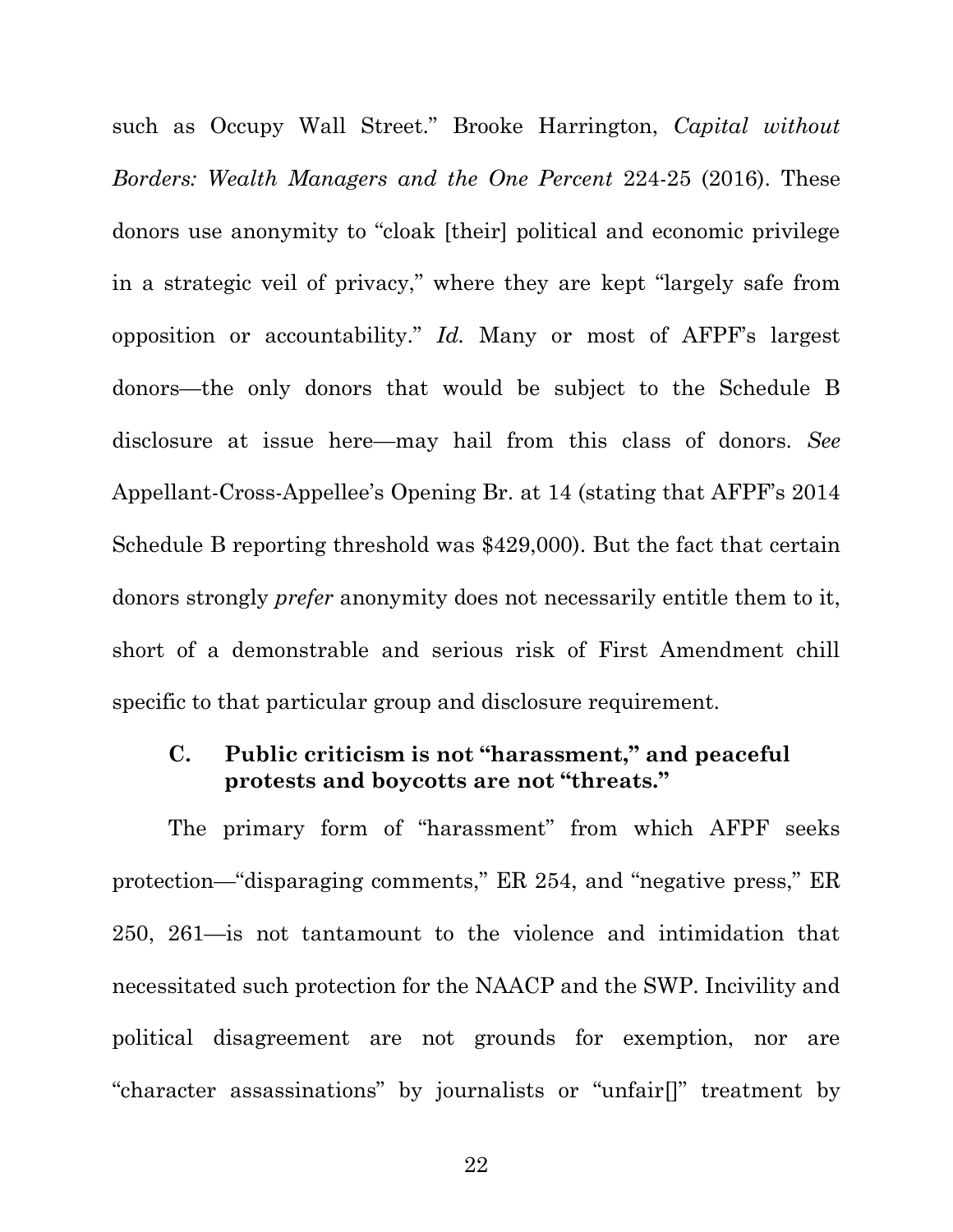partisan bloggers. ER 303, 344. Moreover, much of AFPF's evidence of supposed harassment involves speech that has powerful First Amendment dimensions of its own, such as "picketing" and "calls for boycotts on their businesses." ER 329, 486. *See also, e.g.*, ER 198; 339- 40. Indeed, AFPF's "exemption argument appears to be premised, in large part, on the concept that individuals should be free from even legal consequences of their speech. That is simply not the nature of their right." *ProtectMarriage.com*, 830 F. Supp. 2d at 932.

AFPF's purported evidence of injury suffered in online forums and on social media is particularly unavailing since online harassment has become increasingly commonplace for many internet users. A 2014 Pew Research Center study found that 73 percent of adult internet users had seen someone harassed online and 40 percent had personally experienced online harassment; 25 percent report observing somebody physically threatened.<sup>6</sup> Given the prevalence of online harassment, mean tweets and Reddit posts are not sufficient, on their own, to support an exemption from otherwise applicable disclosure laws, or the exception would quickly swallow the rule. When necessary, law

<sup>6</sup> Maeve Duggan, *Online Harassment*, Pew Research Center (Oct. 22, 2014), [http://www.pewinternet.org/2014/10/22/online-harassment/.](http://www.pewinternet.org/‌2014/‌10/‌22/‌online-harassment/)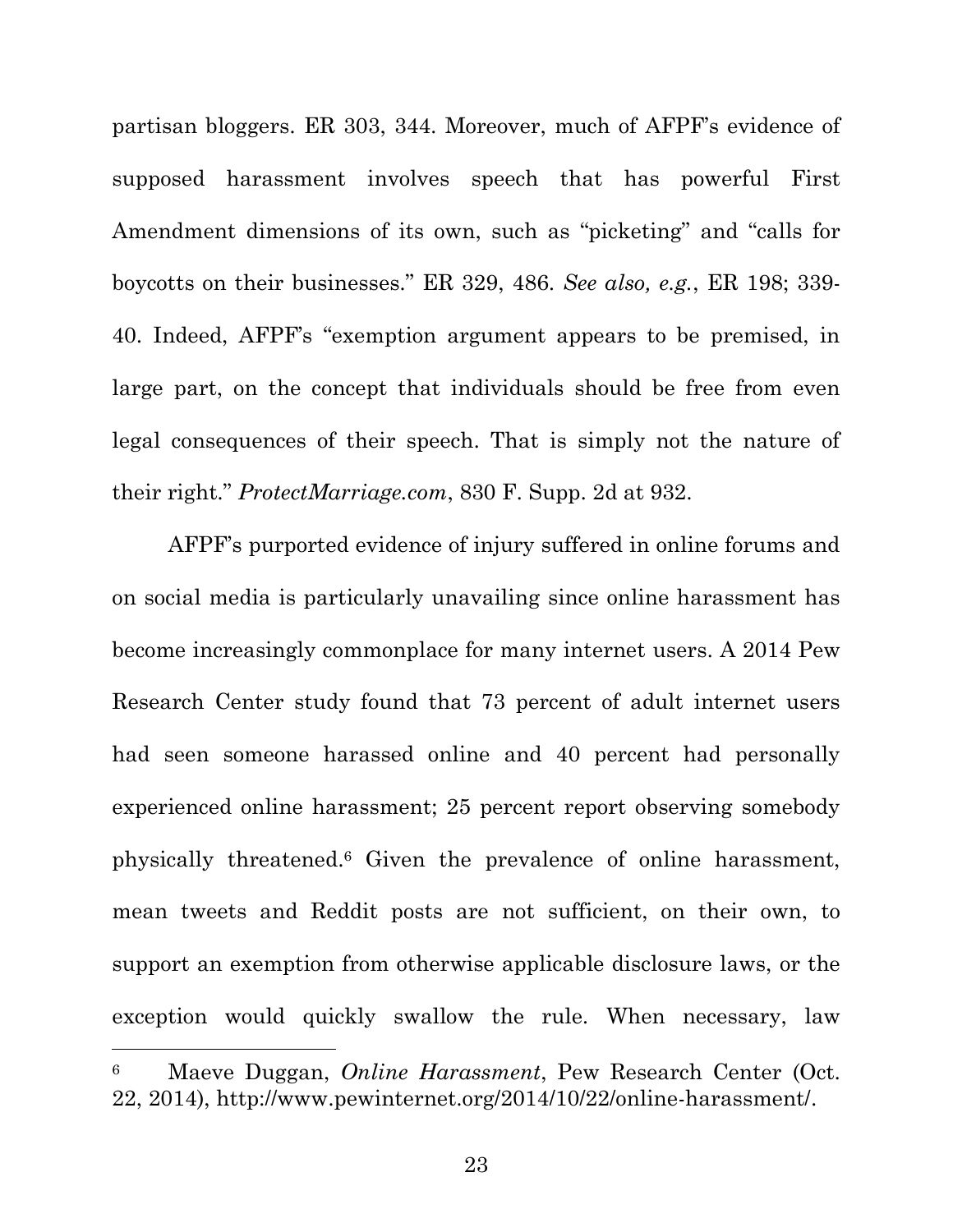enforcement can better address more pernicious forms of abuse, as it did for AFPF's witnesses. *See, e.g.*, ER 280-83.

Similarly, AFPF alleges that its canvassers and field operatives have been threatened while engaging in canvassing and door-to-door activities, and been subjected to "multiple instances of police officers stop[ping] employees and ask[ing] them what they're doing." ER 354. But such experiences are not unusual for canvassers—this treatment is a common, if sometimes unpleasant, function of political work, not a harm suffered uniquely by AFPF affiliates. For example, canvassers gathering signatures for an initiative to regulate oil and gas extraction in Colorado reported similar treatment,<sup> $7$ </sup> as have canvassers seeking to raise the minimum wage in Arkansas. 8

<sup>7</sup> *See* Angela K. Evans, *Initiatives canvassers report harassment,* Boulder Weekly (Jul. 28, 2016), http://www.boulderweekly.com/ news/initiatives-canvassers-report-harassment ("[C]anvassers have been followed by cars, petition signers have been intimidated to cross out their names and opponents have posted threats on social media.").

<sup>8</sup> Josh Berry, *Petition Canvassers Harassed by Homeowners, Police*, NBC 4 KARK (Mar. 26, 2014), http://www.arkansasmatters.com/ news/ar-local/petition-canvassers-harassed-by-homeowners-police ("[Pulaski County Field Organizer Emily Farris] says the police have even questioned them. She said, 'That kind of comes with the territory.'").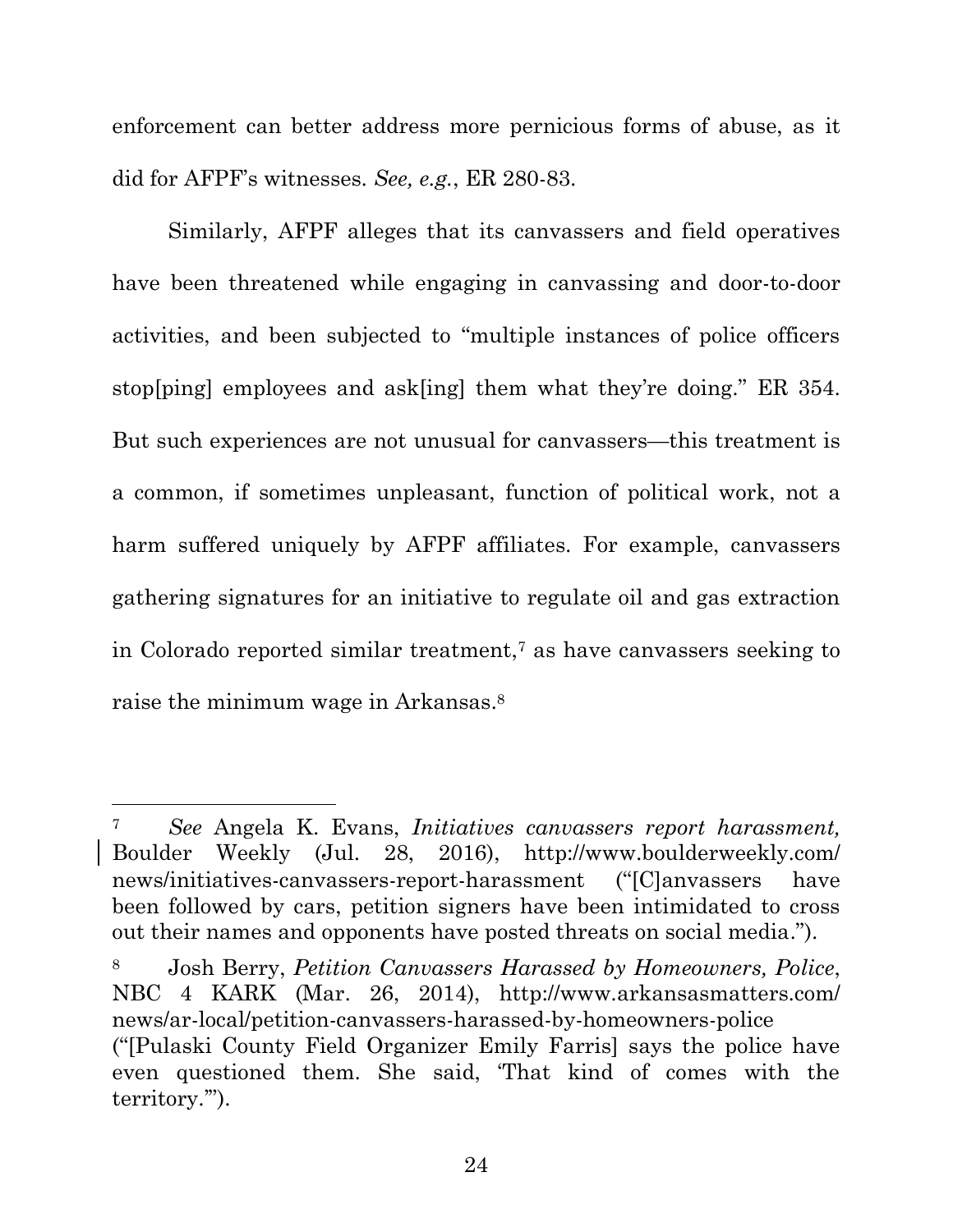Although the harassment alleged towards AFPF supporters and employees is unfortunate, there is little indication that their experiences are unique among those who have internet access or engage in canvassing activities, as AFPF's leadership and major donors are no doubt aware given their considerable backgrounds in electoral politics. Anyone who has funded and directed the development of negative "attack" advertisements surely recognizes that polite discourse is not exactly a hallmark of competitive politics. <sup>9</sup> This evidence plainly does not bespeak the "rare circumstance" that would support an as-applied exemption. *Doe*, 561 U.S. at 215 (Sotomayor, J., concurring).

Finally, organized boycotts and peaceful protests are constitutionally protected forms of speech themselves, and often the only effective way for the economically powerless to speak at all. *See NAACP v. Claiborne Hardware Co.*, 458 U.S. 886, 909-10 (1982) ("Speech does not lose its protected character . . . simply because it may embarrass others or coerce them into action."). The recognition that "[c]oncerted action is a powerful weapon," *id.* at 932, is shared by

<sup>9</sup> *See* Jane Mayer, *State for Sale*, The New Yorker (Oct. 10, 2011), http://www.newyorker.com/magazine/2011/10/10/state-for-sale ("Art" would provide some of the guidance' on the attack ads, Knight said, and because Pope was on the board 'he would approve them.'")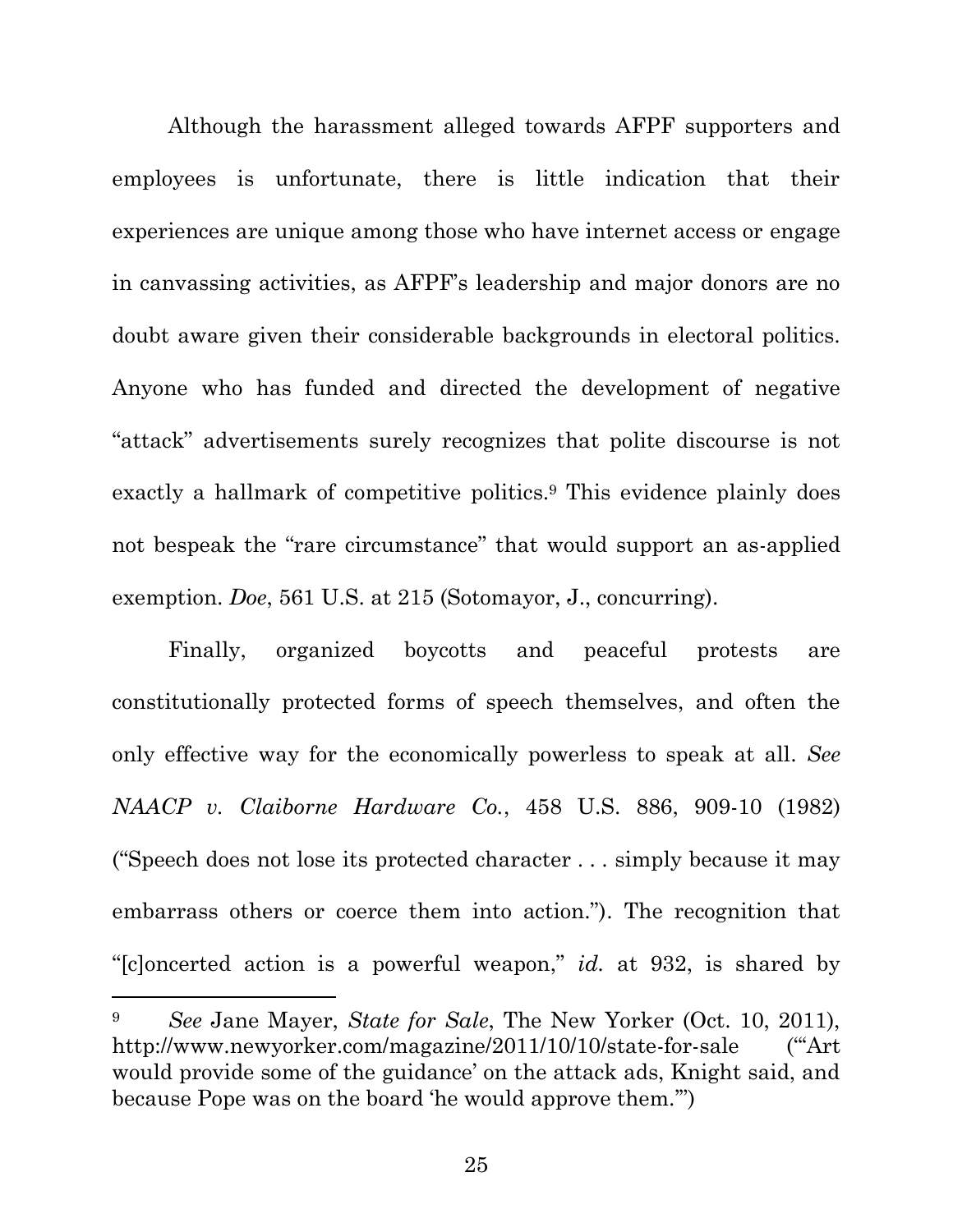Americans of all political persuasions, including some of AFPF's witnesses below. <sup>10</sup> Indeed, as one witness affirmed, he was undeterred from appearing at a public AFP event in Michigan to promote a Right to Work bill—despite his awareness that there would be union protestors opposing them—because he wanted to demonstrate "having the courage to continue to speak out on these issues." ER 216.

Many of those demonstrations were protesting legislative changes for which AFPF, as well as some of AFPF's public supporters, actively and publicly lobbied. In North Carolina, for example, there were weekly demonstrations in the state capitol in response to the legislature's "approv[al of] a torrent of conservative measures that resembled ideas touted by [Art] Pope's think tanks," including "bills that cut unemployment benefits, blocked the expansion of Medicaid, restricted access to abortions and ushered in new restrictions on voting." <sup>11</sup> Now, AFPF seeks a disclosure exemption for its largest donors based in part

<sup>10</sup> *See, e.g.*, ER 284-85 (Holden "joke[d]" in a speech to a "few hundred people" that he would boycott businesses of progressive donors); Steven Perlberg, *Breitbart Takes Aim at Kellogg in Ad Dispute*, Wall St. Journal (Dec. 1, 2016), http://www.wsj.com/articles/breitbarttakes-aim-at-kellogg-in-ad-dispute-1480552446.

<sup>11</sup> Gold, *supra* note [5.](#page-27-0)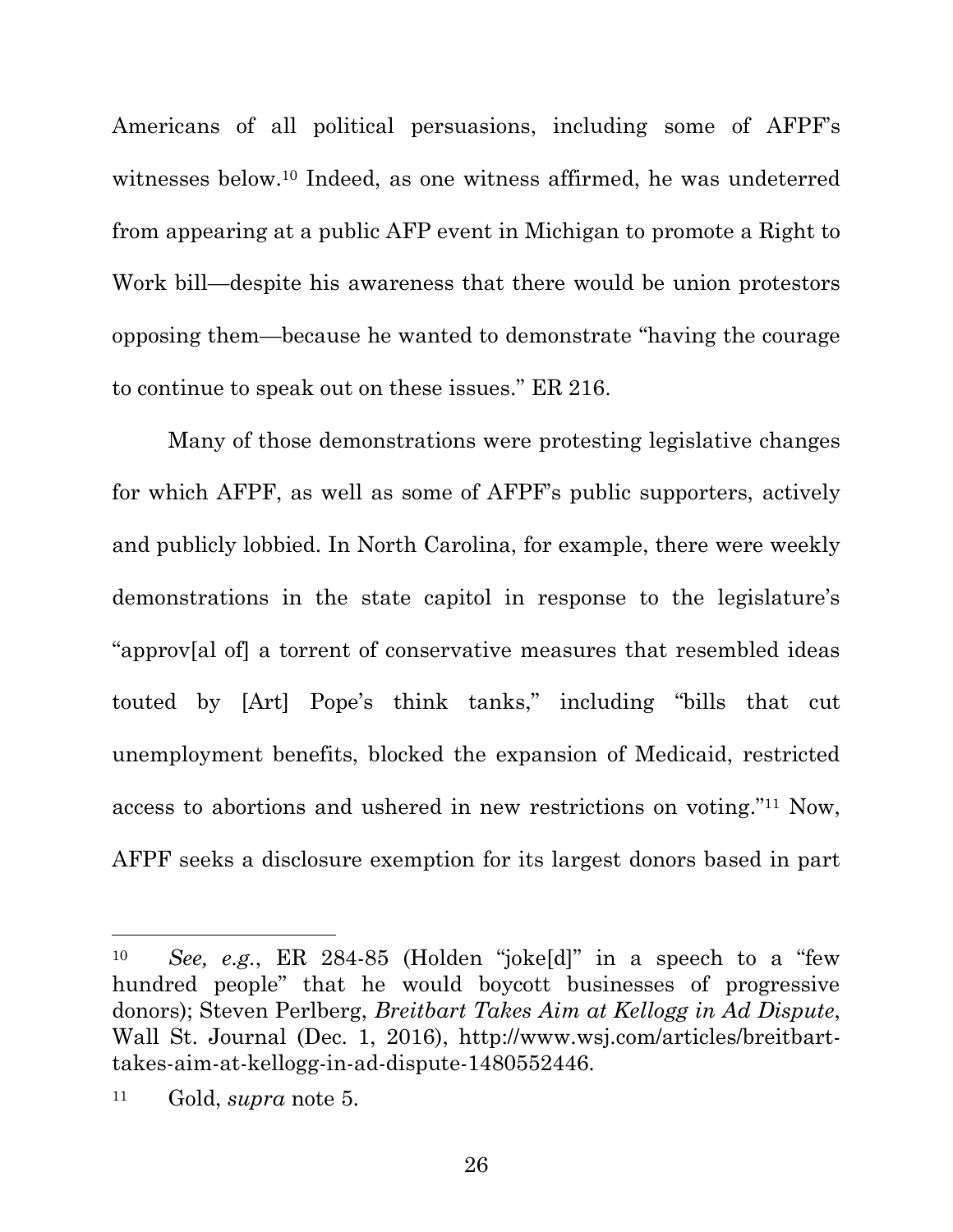on the "negative consequences" that one of them—Pope, who was by then North Carolina's State Budget Director—supposedly suffered as a result of the protestors' activity. Of course, protestors have no corresponding means of shielding their identities from public view, and they are just as susceptible to criticism for their political convictions. Indeed, the Civitas Institute, a nonprofit established and almost entirely funded by Pope's family foundation, specifically exploited that fact: it attempted "to puncture the demonstrations' impact by creating an online database of those arrested in the protests" that "included names, race, age, arrest record, employer's name and voting history."<sup>12</sup>

At the same time, many of those activists pushed for boycotts of Pope's retail chain. But the supposed "negative consequences" of these boycotts, if any, are far from clear. Although Pope claims that his business suffered, "he could not quantify" the dollar amount because "[i]t's difficult." ER 460. Pope also "testified that he considered stopping funding or providing support to AFP," but he decided to continue his support. ER 8. In contrast, the economic reprisals cited in *Socialist Workers* included "evidence that in the 12-month period before trial, 22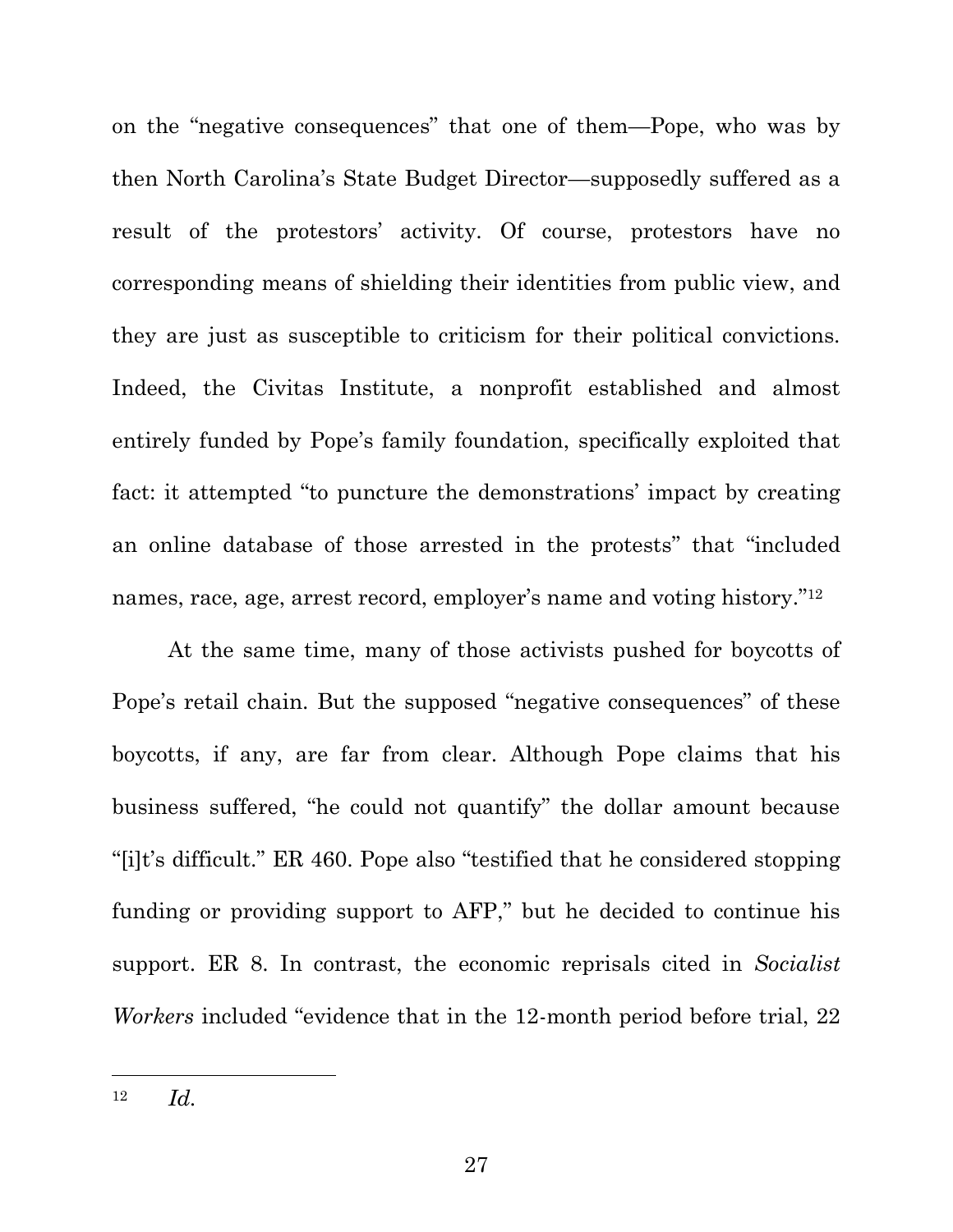SWP members . . . were fired because of their party membership," and made clear that "private hostility and harassment toward SWP members make it difficult for them to maintain employment." 459 U.S. at 98-99.

# **D. There is no evidence of government hostility or animus directed at AFPF that would warrant its demand for special treatment.**

AFPF also failed to demonstrate "a significant threat of harassment . . . that *cannot be mitigated by law enforcement measures*." *Doe*, 561 U.S. at 218 (Stevens, J., concurring) (emphasis added). There was absolutely no evidence below that AFPF or its donors has ever been, or will likely be, exposed to any kind of harassment that law enforcement cannot or will not address. Indeed, AFPF's witnesses acknowledged that the law enforcement response "has been great." (ER 280), and there was certainly no suggestion that AFPF lacks adequate recourse if confronted with any actual or perceived threats.

Nor is there anything in the record to suggest that California has or will target AFPF or fail to protect its donors from threats or abuse. Insofar as AFPF means to insinuate otherwise through vague statements about the Attorney General's political ties to President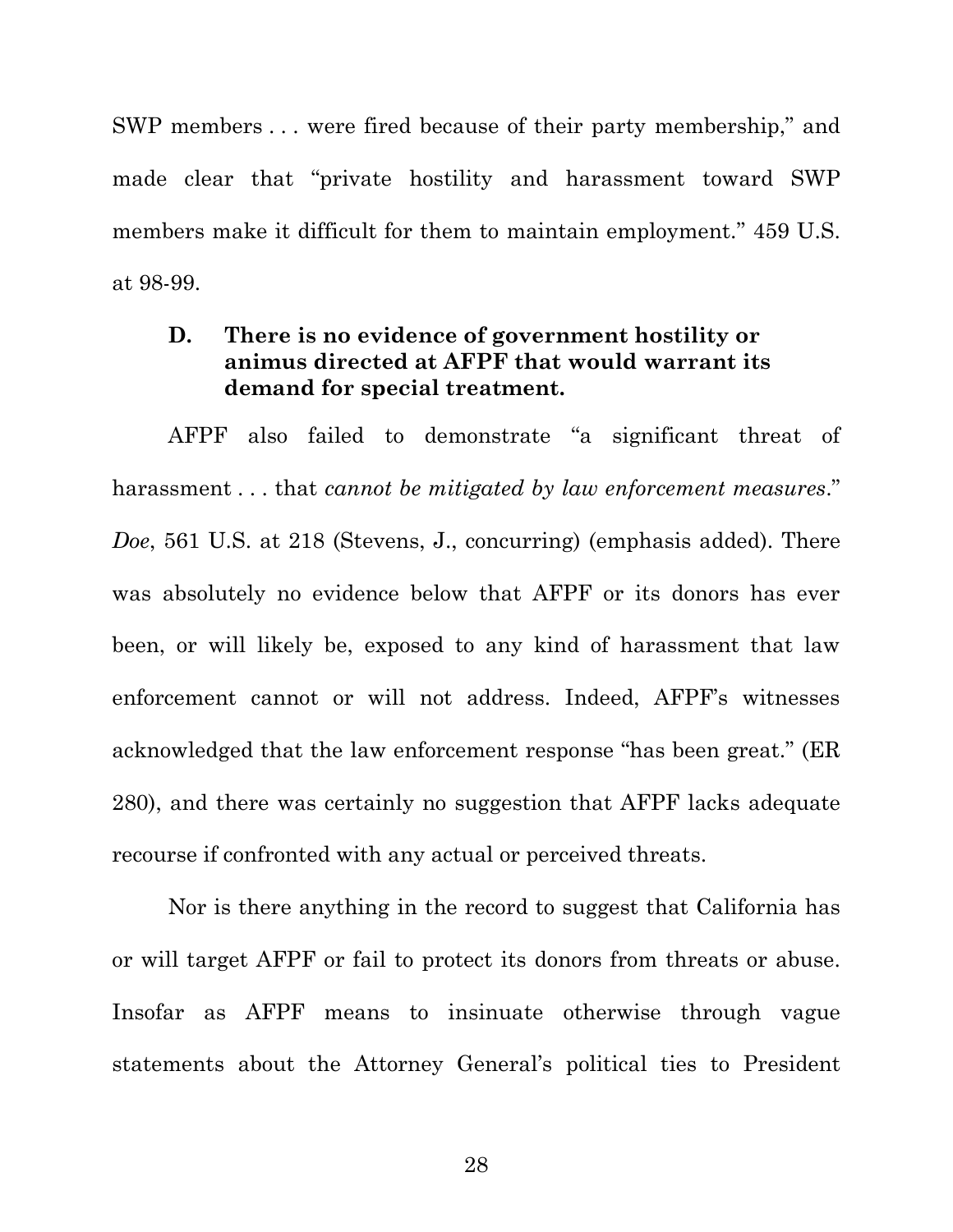Obama, such suggestion and innuendo is unworthy of serious consideration.<sup>13</sup> And, to the extent AFPF's donors were specifically "trouble[d]" by the "negative press" because they "felt [the accusations] were false," ER 261, they plainly have the means to seek more targeted recourse.

Likewise unavailing is the suggestion that unnamed large donors perceived various federal regulatory efforts as "targeting" them or their businesses. Many or most of those publicly affiliated with AFPF, and presumably most other AFPF donors that contribute generously enough to appear on its Schedule Bs, own or operate large business enterprises. There is no creditable evidence of official persecution in the record, notwithstanding whatever supposed "government intrusiveness they felt" from the IRS, "OSHA, the labor department in various states, [or] environmental agencies." ER 337. The fact that wealthy "donors have a

<sup>13</sup> President Obama's "negative public remarks" did not refer to AFPF at all, but to the politically active (c)(4) and other groups financing "negative ads." More broadly, the President appears to have been reacting to the *Citizens United* decision and the new opportunities it created for groups to evade campaign disclosure laws by giving to politically-active nonprofits with "harmless-sounding" names, a concern recognized in numerous court decisions. The campaign finance case law provides rich evidence of organizations with "misleading" or "mysterious" names that participate in elections while disguising funding sources. *McConnell*, 540 U.S. at 128 & n.23.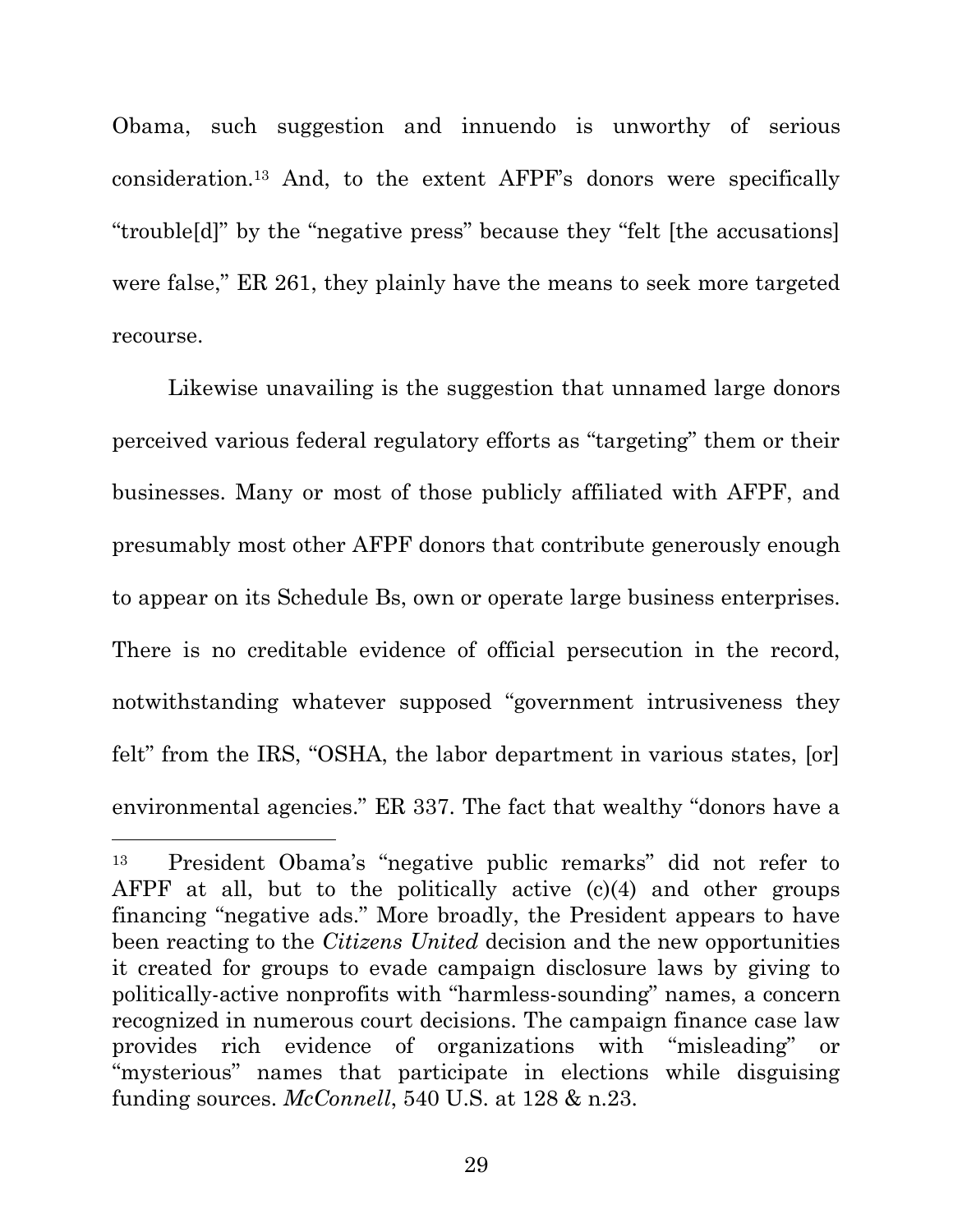circle of influence" with which they are likely to share their subjective "personal experience in regards to the IRS targeting or the governmentagency targeting" does not improve this line of argument. ER 346.

There was no need to compromise the state's legitimate regulatory interests for a group that already has the full protection of state and federal law enforcement. But the district court, in its haste to shield AFPF from harsh criticism, completely failed to consider whether AFPF's concerns were adequately addressed by existing laws.

# **III. The District Court's Broad Interpretation of the Harassment Exemption Threatens Proper Oversight of State Programs, as Well as Political Disclosure Measures Nationwide.**

Relaxing the harassment exemption standard, as the district court has done, has far-reaching implications for the regulation of tax-exempt entities and the efficacy of political disclosure laws.

First, this case concerns a reporting requirement that is a part of a broader regime of state tax exemption. The district court's ruling gives rise to the troubling possibility that the First Amendment will be used as a sword against lawful and proper oversight over the public fisc, rather than as a shield against state censorship of speech. AFPF is far from the first political group to argue that it should be exempted from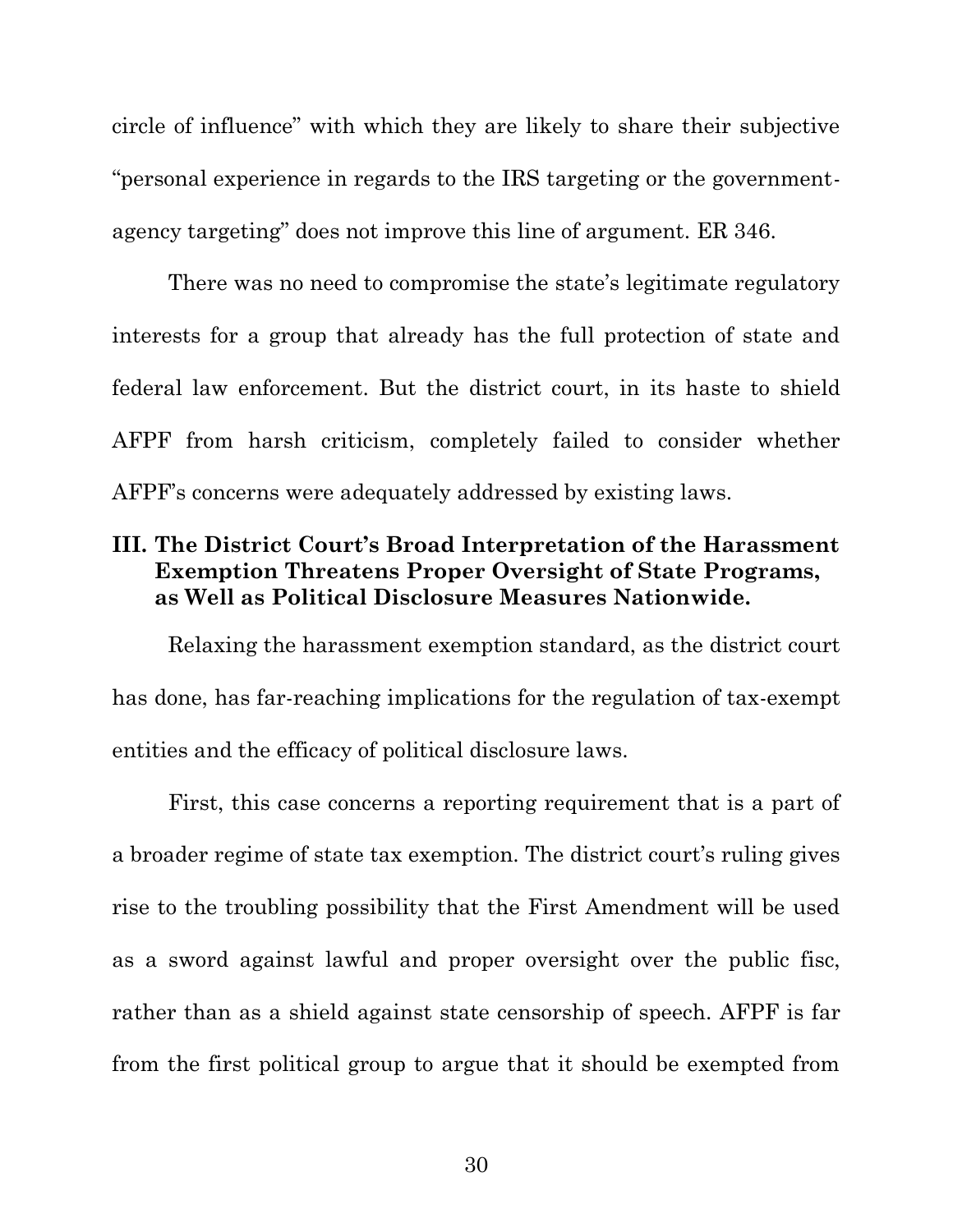the requirements of charitable solicitation laws. Like AFPF here, Citizens United and the Center for Competitive Politics have attacked the very legitimacy of non-public disclosure requirements for charities. *CCP*, 784 F.3d at 1311-12, 1314; *Schneiderman*, 115 F. Supp. 3d at 463. However, charitable disclosure requirements, like many other oversight measures, serve "substantial governmental interests 'in protecting the public from fraud, crime and undue annoyance.'" *Vill. of Schaumburg v. Citizens for a Better Env't*, 444 U.S. 620, 636 (1980). If this Court allows AFPF to evade non-public reporting here, it would permit organizations to argue that their own political activities give them a First Amendment right to receive government benefits without corresponding government oversight.

Furthermore, even if this Court accepts the district court's assumption that this case concerns *public* disclosure, the ruling below twists public disclosure doctrine to the point of harming democratic discourse. Disclosure requirements are designed to inform the public about who is spending money in the electoral sphere. *See Citizens United*, 558 U.S. at 367. By doing so, disclosure serves our "profound national commitment to the principle that debate on public issues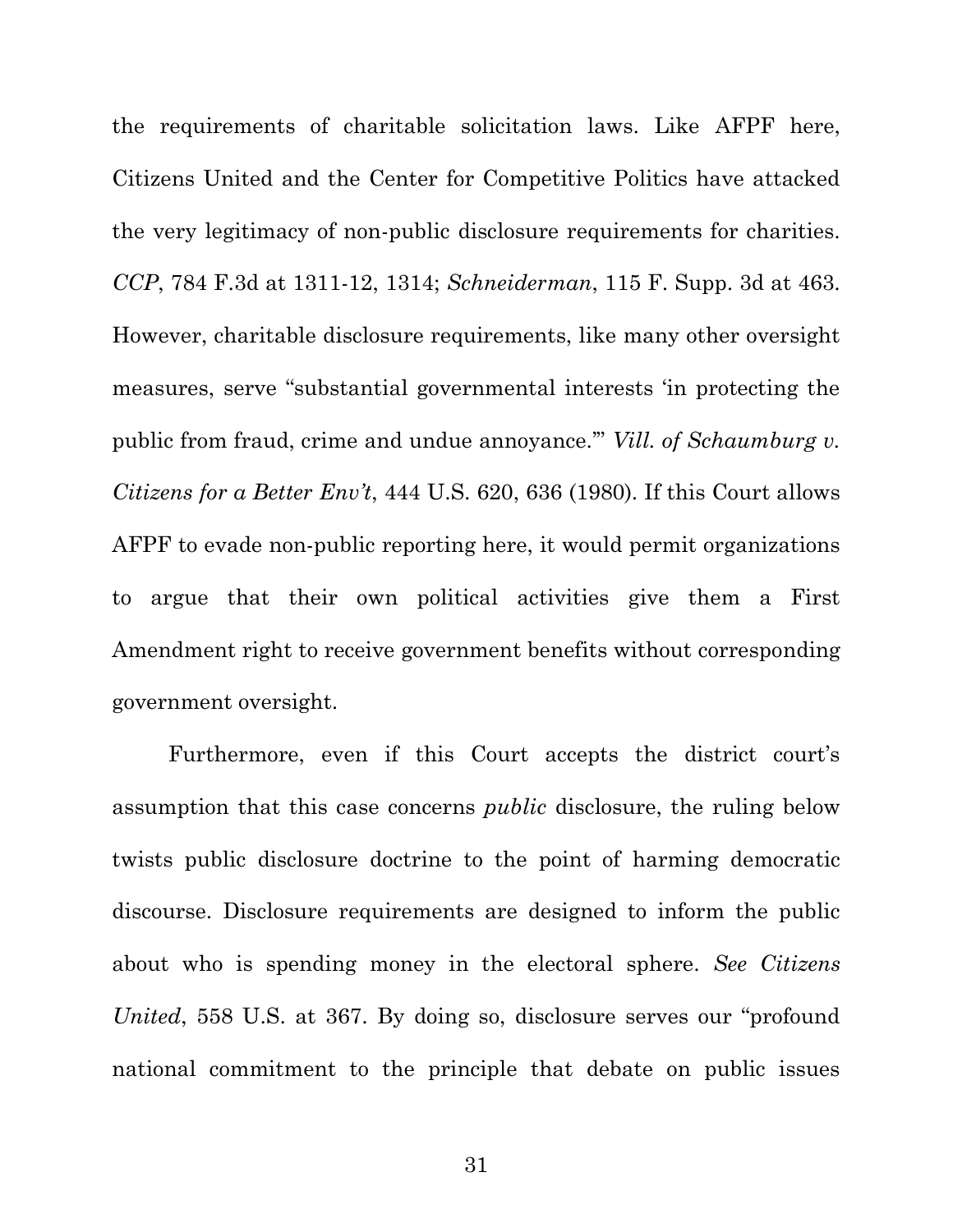should be uninhibited, robust, and wide-open." *N.Y. Times Co. v. Sullivan*, 376 U.S. 254, 270 (1964).

This commitment does not come without cost. As the Supreme Court has recognized, public debate "may well include vehement, caustic, and sometimes unpleasantly sharp attacks." *Id.* However, "harsh criticism, short of unlawful action, is a price our people have traditionally been willing to pay for self-governance." *Doe*, 561 U.S. at 228 (Scalia, J., concurring in the judgment). Permitting the wealthy and powerful to shield themselves from public criticism for their political stances would eliminate the robust discussion that undergirds our political system.

For this reason, it is "the unusual case" that presents "a genuine threat of harassment or retaliation" sufficient to evade disclosure. *Family PAC v. McKenna*, 685 F.3d 800, 808 (9th Cir. 2012). If disclosure would create a real risk of physical harm or serious harassment, then this danger is enough to outweigh the public interest. *See McConnell*, 540 U.S. at 198-99. But if this Court were to expand the harassment exemption beyond those limited circumstances, donors could use the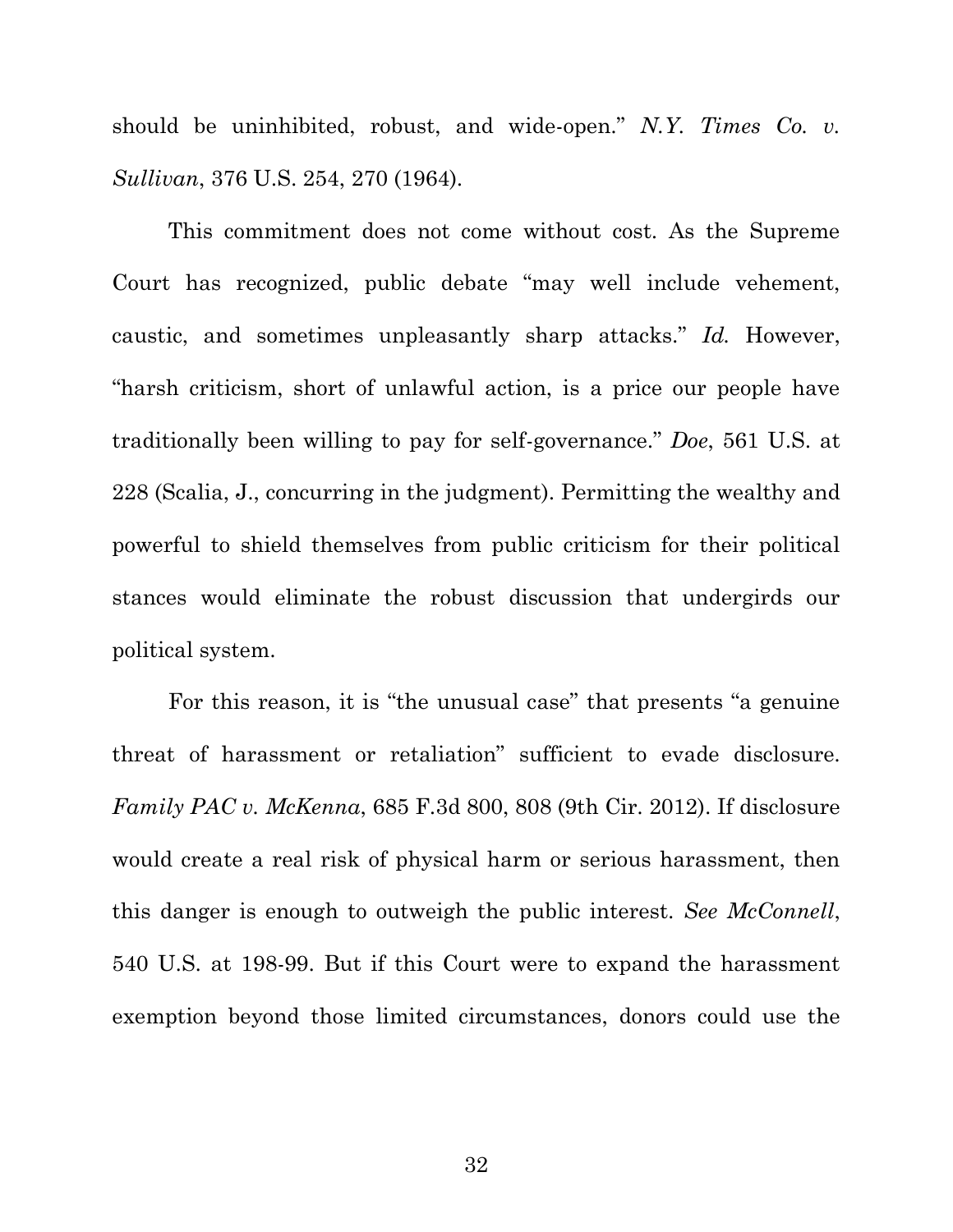critical speech that disclosure requirements are meant to foster as an excuse to avoid disclosure entirely.

This danger is made still greater by the tangled web of connections that comprise the modern political structure. The district court determined that AFPF fell within the harassment exemption based in part on claims that individuals connected to AFPF were threatened. However, there was no evidence that this harassment was tied to the specific work of AFPF, as opposed to other related groups. For instance, the district court stated as evidence of harassment that "Charles and David Koch, two of [AFPF]'s most high-profile associates, have faced threats, attacks, and harassment, including death threats." ER 7. The Koch brothers did found AFPF—but they also founded Americans for Prosperity, a related  $501(c)(4)$  organization,<sup>14</sup> and help run a sprawling "network of small-government advocacy groups."<sup>15</sup>

<sup>14</sup> Felicia Sonmez, *Who Is "Americans for Prosperity?*,*"* Wash. Post (Aug. 26, 2010), http://voices.washingtonpost.com/thefix/senate/who-isamericans-for-prosperit.html.

<sup>15</sup> Kenneth P. Vogel, *Secret Koch Memo Outlines Plans for 2016*, Politico (Apr. 23, 2015), http://www.politico.com/story/2015/04/kochbrothers-2016-election-memo-117238.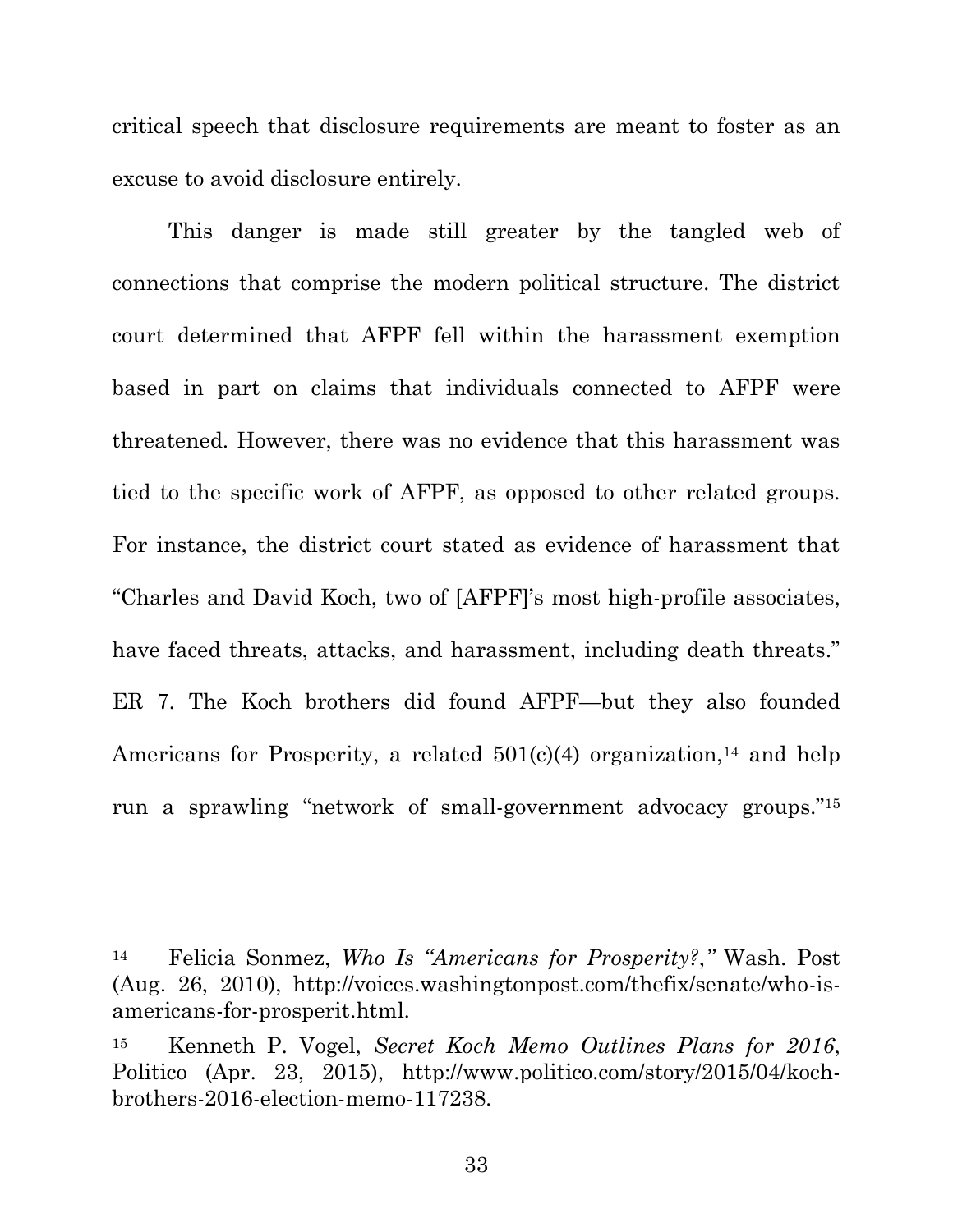Their work with these other groups––even apart from their involvement with AFPF—has given the Koch brothers widespread notoriety.

Allowing AFPF to piggyback on claims of harassment against those associated with it would blow open the harassment exemption. Today, many political groups share founders, major donors, or histories. Just as Charles and David Koch helped found both AFPF and Americans for Prosperity, so too did Karl Rove found both American Crossroads, a Super PAC with public disclosure requirements, and Crossroads GPS, a  $501(c)(4)$  without them.<sup>16</sup> Environmental activist Tom Steyer founded the Super PAC NextGen Climate, while donating millions to the Democrats' Senate Majority PAC.<sup>17</sup> When individuals with such public profiles have a hand in so many endeavors, organizations seeking to avoid disclosure will inevitably try to impute any threat of harassment from those individuals to the organizations

 $\overline{a}$ 

<sup>16</sup> Jessica Yellin, *Karl Rove, American Crossroads and the Super PAC Democrats Love to Hate*, CNN (Jan. 24, 2012), http://www.cnn.com/2012/01/23/politics/rove-super-pac/index.html.

<sup>17</sup> Katia Savchuk, *Billionaire Tom Steyer on Money in Politics, Spending \$74M on the Election*, Forbes (Nov. 3, 2014), http://www.forbes.com/sites/katiasavchuk/2014/11/03/billionaire-tomsteyer-on-money-in-politics-spending-74-m-on-the-election/ #585387927cce.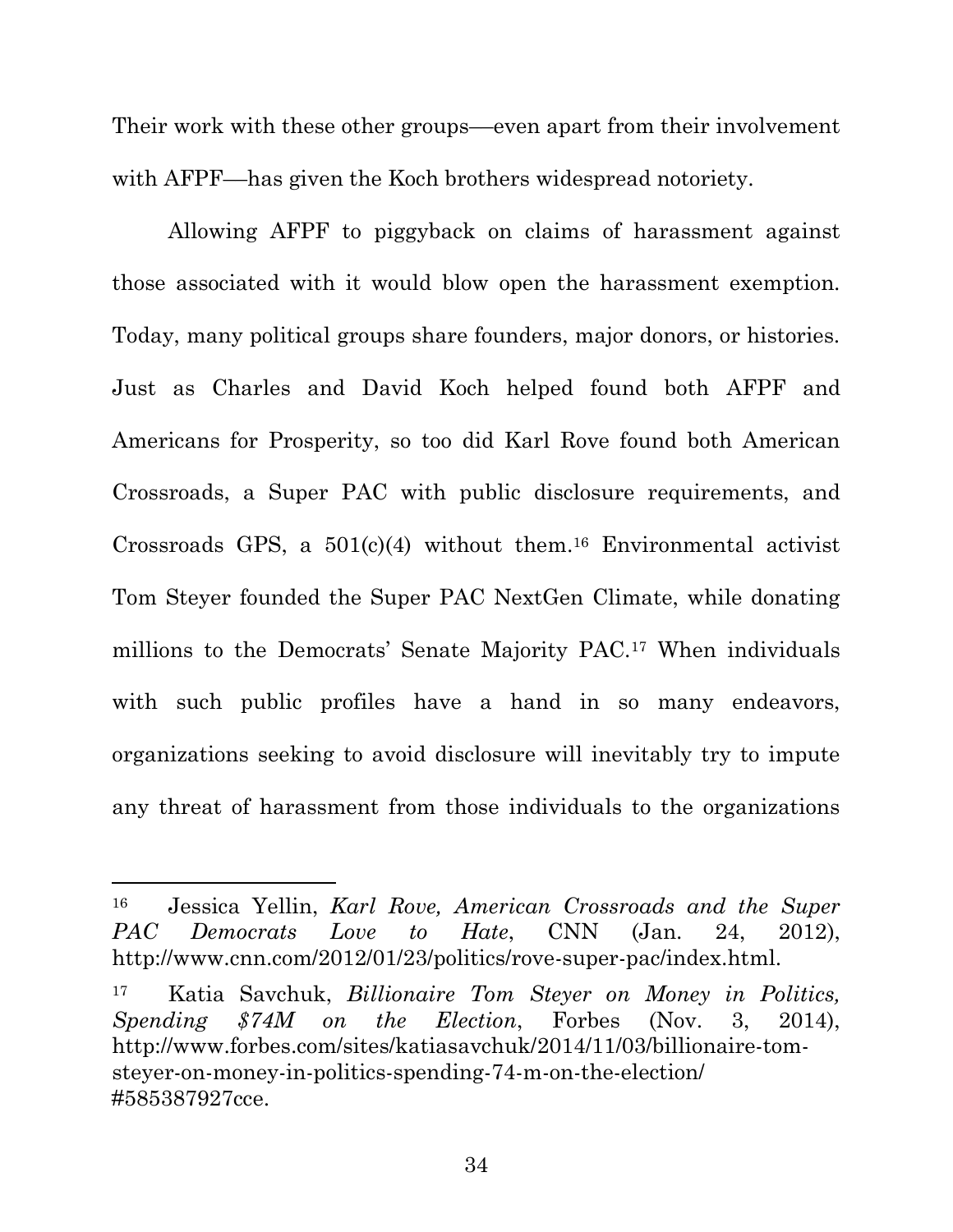themselves. Indeed, AFPF attempted below to conflate harassment against the Kochs as individuals, and harassment of "other Kochaffiliated groups," with harassment of AFPF. *See* Plaintiff's Proposed Findings of Fact and Conclusions of Law at 72-74, *AFPF*, 2016 WL 1610591 (No. 14-cv-9448). Expanding the harassment exemption could break down the barriers between legally separate organizations, allowing a perceived threat to one to subvert disclosure for all.

There is no question that political groups will aggressively pursue such claims to evade disclosure requirements. Since *Doe v. Reed*, litigants have increasingly looked to the harassment exemption in their attempts to elude federal and state money-in-politics disclosure laws. For instance, in *Many Cultures, One Message v. Clements*, the Washington district court rejected an as-applied challenge to the compelled disclosure of grassroots lobbying contributions and expenditures, noting that "[t]he evidence, or rather the lack thereof" was "substantially similar to that [which] the Supreme Court found lacking" in *Buckley* and *Doe*. 830 F. Supp. 2d 1111, 1187 (W.D. Wash. 2011), *aff'd in part, vacated in part, remanded*, 520 F. App'x 517 (9th Cir. 2013). In a different case, a set of California ballot measure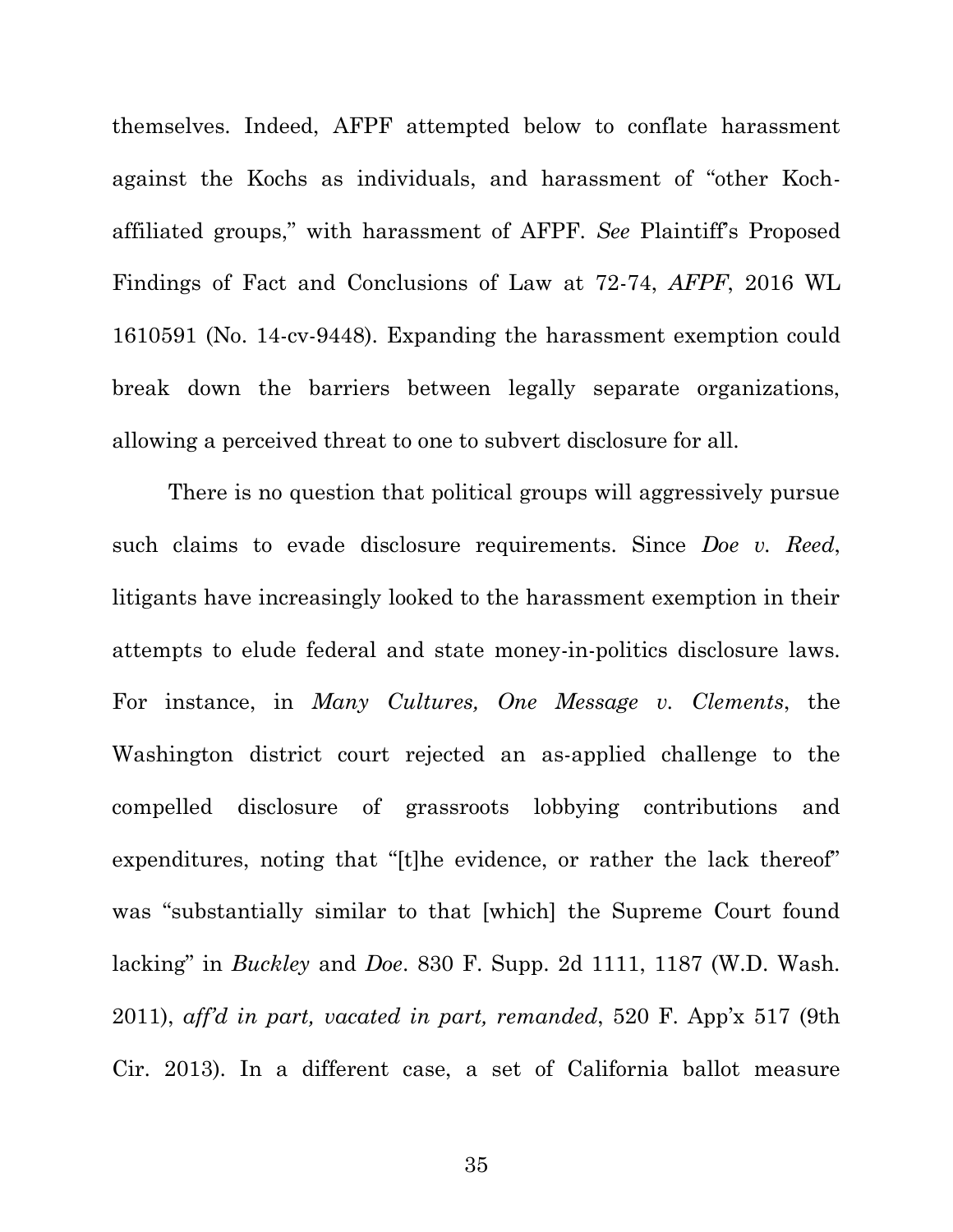proponents claiming the exemption actually admitted that they did so not because they feared reprisals, but rather for strategic reasons. *Chula Vista Citizens for Jobs & Fair Competition v. Norris*, 782 F.3d 520, 542 (9th Cir. 2015) (en banc) (noting that plaintiffs "explained in depositions that they did not really desire anonymity").

In sum, if this Court accepts AFPF's invitation to broaden the harassment exemption, shrewd political operatives—who over the years have proven quite adept at exploiting loopholes and circumventing disclosure requirements, *see, e.g.*, *Buckley*, 424 U.S. at 62 n. 71—will seize this Court's decision and seek to undermine disclosure laws from coast to coast.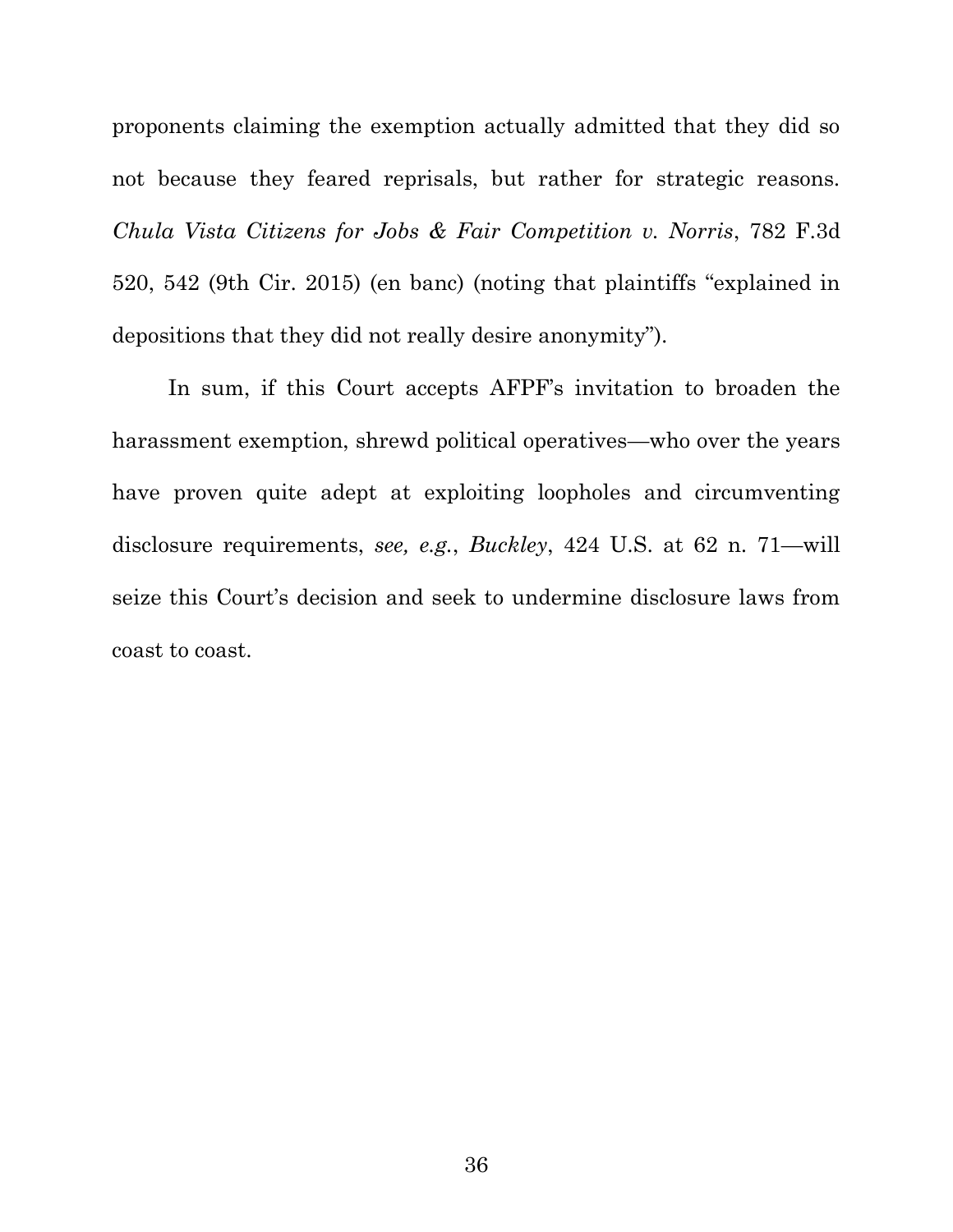# **CONCLUSION**

For the reasons set forth above, the district court decision should

be **REVERSED**.

# **Respectfully submitted**,

/s/ Tara Malloy TARA MALLOY\* D.C. Bar No. 988280 (Application for admission to this Court pending) J. Gerald Hebert Megan P. McAllen THE CAMPAIGN LEGAL CENTER 1411 K Street NW, Suite 1400 Washington, DC 20005 Tel: (202) 736-2200

Attorneys for *Amicus Curiae*

*\*Counsel of Record*

**Dated: December 2, 2016**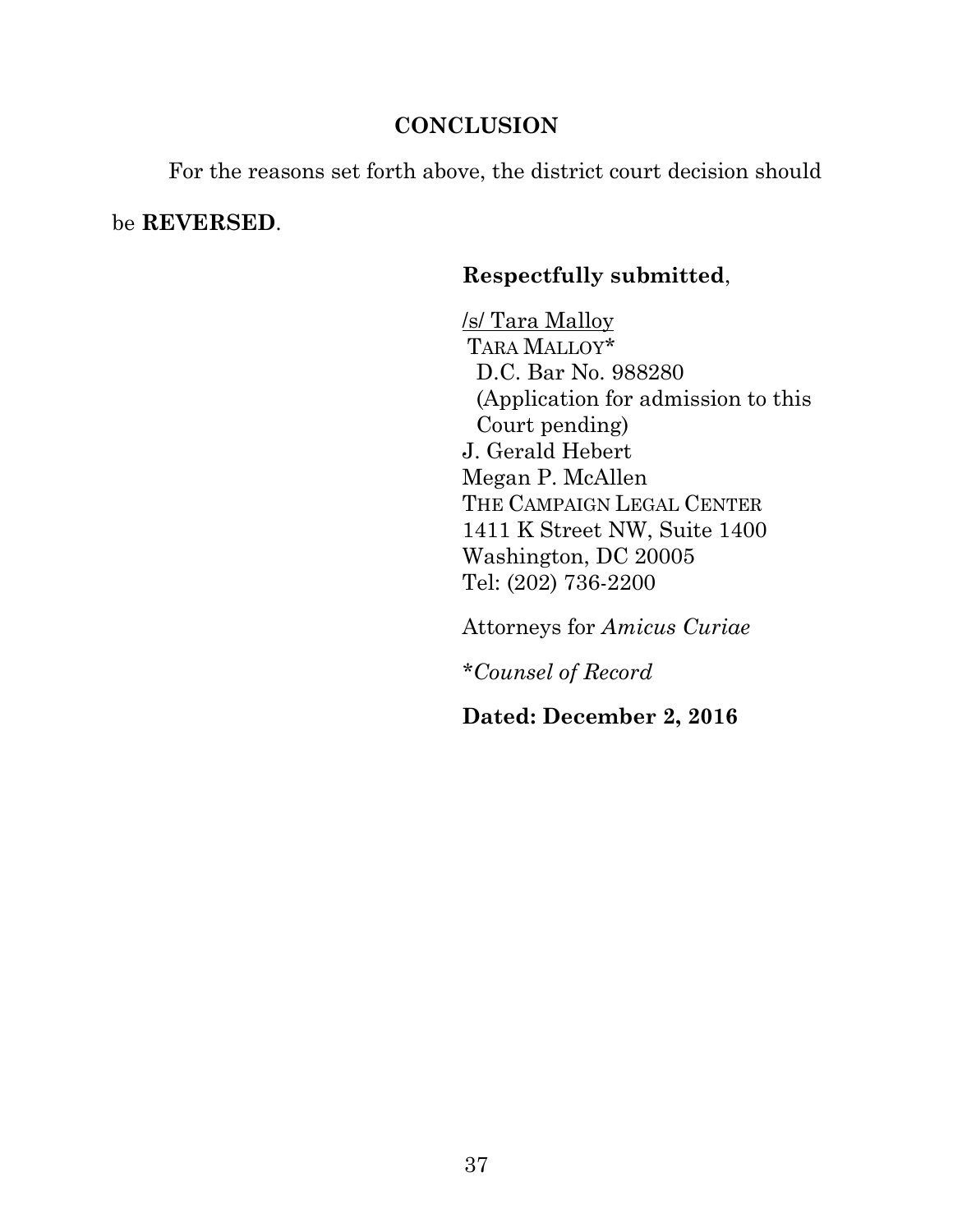# **CERTIFICATE OF COMPLIANCE WITH FED. R. APP. P. 32(a)**

This brief complies with the type-volume limitation of Fed. R. App. P. 32(a)(7)(B) because this brief contains 6,914 words, excluding the parts of the brief exempted by Fed. R. App. P.  $32(a)(7)(B)(iii)$ .

This brief complies with the typeface requirements of Fed. R. App. P. 32(a)(5) and the type style requirements of Fed. R. App. P. 32(a)(6) because this brief has been prepared in a proportionally spaced typeface using Microsoft Office Word 2010 in Century Schoolbook 14 point font.

> /s/ Tara Malloy Tara Malloy THE CAMPAIGN LEGAL CENTER 1411 K Street NW, Suite 1400 Washington, DC 20005 (202) 736-2200

**Dated: December 2, 2016**